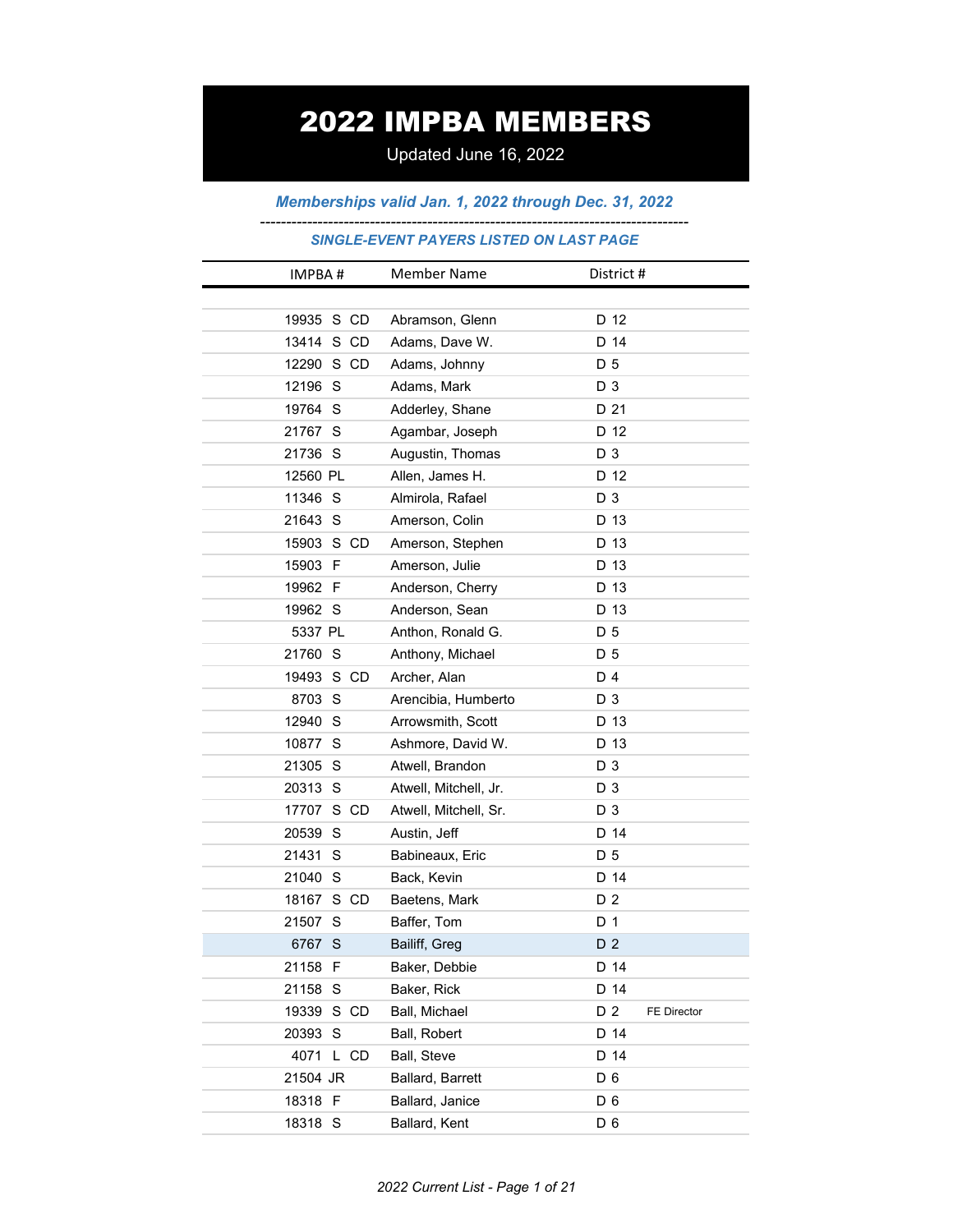| IMPBA#     | <b>Member Name</b>    | District #            |
|------------|-----------------------|-----------------------|
| 19705 S    | Bannister, Neil       | D 6                   |
| 21777 S    | Barbin, George III    | D 5                   |
| 7818 S CD  | Barney, Walt          | D 5                   |
| 21567 S    | Barnes, Jeff          | D <sub>2</sub>        |
| 5597 L CD  | Barr, Stu             | D 14                  |
| 16245 S    | Barrow, Wendell       | D 7                   |
| 7983 S CD  | Barthel, Ralph B      | D <sub>2</sub>        |
| 15079 S CD | Bass, Bruce           | D 5                   |
| 15079 F    | Bass, Maria           | D 5                   |
| 7458 L CD  | Bathauer, Bernie      | D 3<br>Past Pres      |
| 21461 S    | Baumaster, David, Sr. | D 3                   |
| 20318 F    | Beals, Kimberly       | D 5                   |
| 7120 S CD  | Beals, Larry          | D 3                   |
| 3440 S     | Beardslee, John       | D 2                   |
| 17598 S CD | Beasley, James        | D 5                   |
| 17598 F    | Beasley, Marcia       | D 5                   |
| 10698 S CD | Beaudoin, Richard A.  | D <sub>2</sub>        |
| 21774 S    | Beller, Ethan         | D 14                  |
| 15689 S    | Beller, Kenneth       | D 14                  |
| 10273 S CD | Bellinger, Rick       | D 3                   |
| 5101 S     | Benavides, John       | D 4                   |
| 13370 S    | Bentley, Greg         | D 14                  |
| 18316 S    | Bentley, Louis        | D 13                  |
| 20739 S CD | Benuzzi, Jeffrey      | D 4                   |
| 18922 S    | Berry, Stephen        | D 12                  |
| 2120 L CD  | Betke, Jerry          | D <sub>2</sub>        |
| 10500 HL   | Betke, Kathleen J     | D 2                   |
| 8700 S CD  | Betke, Mike           | D 2<br>Nitro Director |
| 20993 S CD | Betke, Rob            | D <sub>2</sub>        |
| 16681 S    | Beuthien, Jeffrey     | D 2                   |
| 20846 S    | Billy, Theodore       | D <sub>2</sub>        |
| 20996 S    | Billy, Theodore, Dr.  | D 2                   |
| 21793 J    | Bittikofer, Avery     | D <sub>5</sub>        |
| 21793 S    | Bittikofer, Bob       | D 5                   |
| 21793 J    | Bittikofer, Charlee   | D 5                   |
| 20871 S    | Black, Alex           | D 13                  |
| 20114 S    | Black, Anthony        | D 13                  |
| 21104 S    | Black, Joshua         | D 13                  |
| 18961 S CD | Blazer, Bob           | D 2                   |
| 15493 S CD | Blazer, Brian         | D 2                   |
| 15493<br>J | Blazer, Dylan         | D 2                   |
| 21665 J    | Bloodworth, Addison   | D 4                   |
| 21665 S    | Bloodworth, Casey     | D 4                   |
| 21757 S    | Blum, Timothy         | D 2                   |
| 21668 S    | Boccher, John         | D 2                   |
| 21571 S    | Bodenheimer, Arnold   | D 5                   |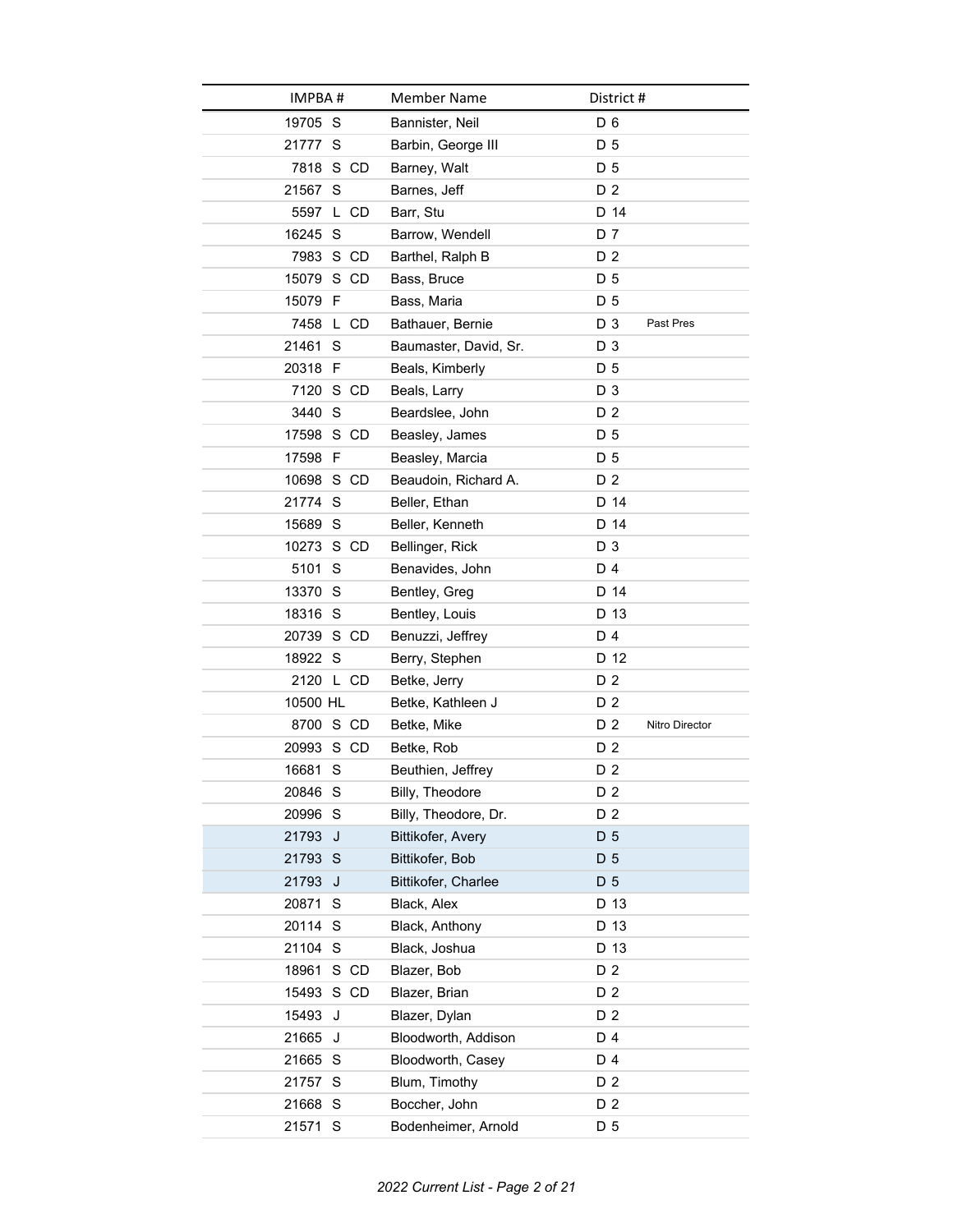| IMPBA#        | <b>Member Name</b>       | District #     |
|---------------|--------------------------|----------------|
| 16459 F       | Bodin, Cindy             | D 12           |
| 13569 S       | Boetger, Bob             | D 3            |
| 13328 S       | Bonahoom, Greg           | D 4            |
| 3837 S CD     | Bonahoom, Bob            | D <sub>6</sub> |
| 21720 S       | Bonneville, Michel       | D 1            |
| 21211<br>J    | Booker, Declan           | D 12           |
| 21211<br>S CD | Booker, John             | D 12           |
| 21640 S       | Boteler. Dwight          | D 12           |
| 19559 S       | Bourdier, Ivan           | D 5            |
| 11989 S CD    | Bowden, Ray              | $D_6$          |
| 21047 S       | Bowden, Sam              | D <sub>6</sub> |
| 21047<br>J    | Bowden, Paisley          | D <sub>6</sub> |
| 20349 S       | Brady, Chuck             | D 4            |
| 20384 S       | Brady, Jack              | D 4            |
| 8755 S CD     | Brater, Walter L.        | D 2            |
| 20666 S       | Britton, William         | D 3            |
| 11406 S       | Brocato, Bob             | D <sub>6</sub> |
| 8255 S        | Brown, Donald W.         | D 14           |
| 8255 F        | Brown, Sandra            | D 14           |
| 21582 S       | Brownlee, Brian          | D 1            |
| 21573 S       | Bruno, Edwin             | D 3            |
| 21573 F       | Bruno, Francisca         | D 3            |
| 21753 S       | Bucki, Zack              | D <sub>2</sub> |
| 21753<br>J    | Bucki, Wyatt             | D 2            |
| 9123 S CD     | Bullard, Mark            | D 5            |
| 21496 S       | <b>Bullard, Scarlett</b> | D 5            |
| 19525 S CD    | Butler, Michael          | D 12           |
| S<br>21788    | Caddell, Jon             | D 14           |
| 19645 S       | Caimano, Roger           | D 1            |
| 21782 S       | Caines, Joey             | D 3            |
| 20090 F       | Canter, Chad             | D 14           |
| 21101 S       | Capaldi, Andrew          | D <sub>2</sub> |
| 8595 S        | Capaldi, Chris           | D 2            |
| 21604 S       | Caporale, Joseph         | D 12           |
| 16207 PL CD   | Carboneau, Chris         | D 14           |
| 21042 S       | Carlton, Jesse           | D 14           |
| 18256 S       | Carlton, John            | D 14           |
| 21045 J       | Carlton, Chloe           | D 14           |
| 21045 S       | Carlton, Josh            | D 14           |
| 21045 J       | Carlton, Payton          | D 14           |
| 21042 J       | Carlton, Lena            | D 14           |
| 21042 J       | Carlton, Milo            | D 14           |
| 20833 S CD    | Castellani, Thomas       | D 2            |
| 21783 JR      | Catrell, Trenton         | D 2            |
| 21772 J       | Charles, Jahmya          | D 1            |
| 21772 F       | Charles, Natasha         | D 1            |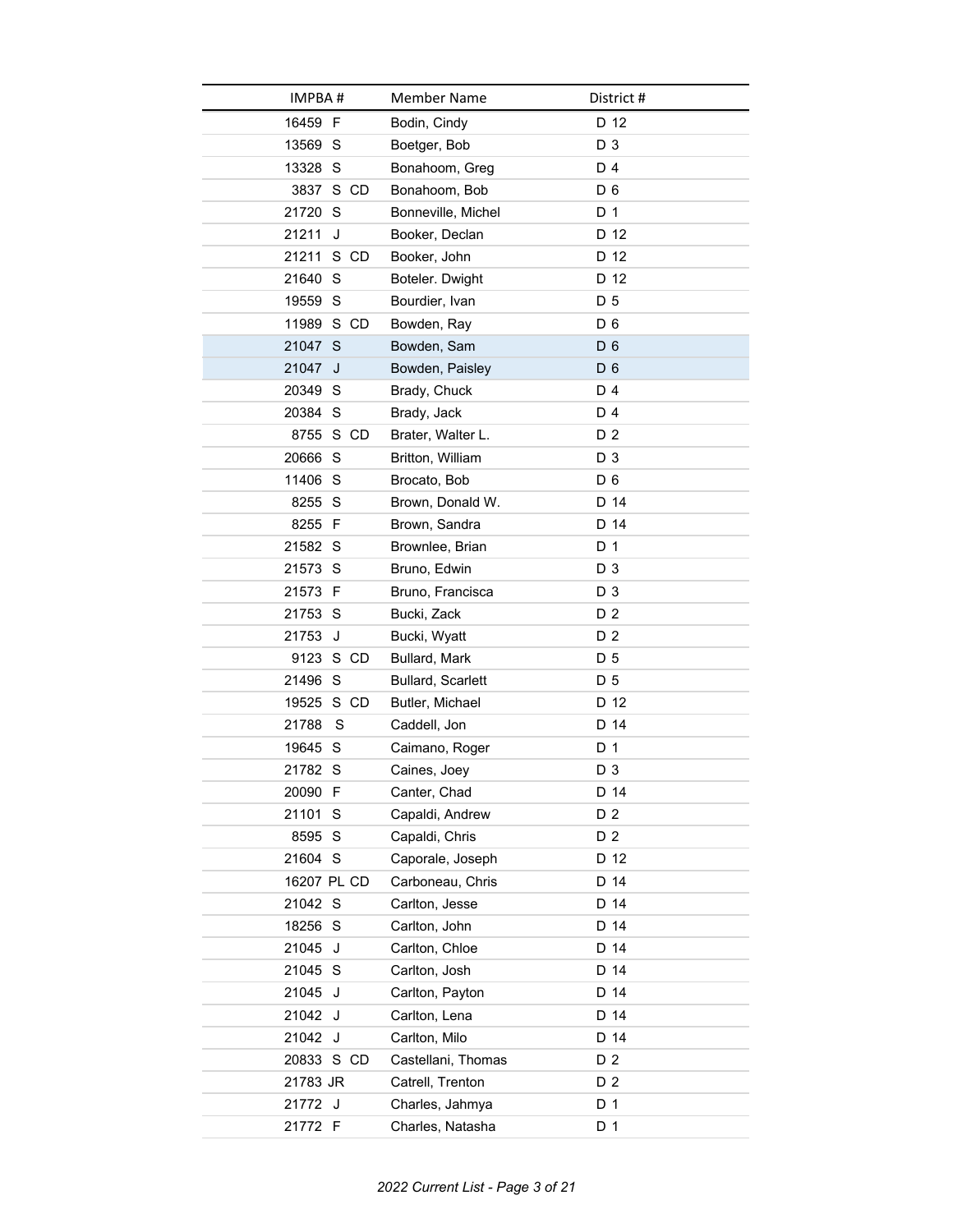| IMPBA#      | <b>Member Name</b>    | District #     |
|-------------|-----------------------|----------------|
| 21772 S     | Charles, Osei J.      | D <sub>1</sub> |
| 21772 J     | Charles, Owen         | D 1            |
| 14933 S     | Chase, Karl           | D 2            |
| 7396 PL     | Chassaniol, Ernie     | D 5            |
| 19216 S     | Cheney, Corey         | D 2            |
| 21237 S     | Childers, Jerry       | D 14           |
| 20581 S     | Cirves, Jeff          | D 4            |
| 21467 S     | Ciuta, Bogdan         | D 4            |
| 21037 S     | Clark, Bruce          | D 14           |
| 21036 S     | Clark, Douglas        | D 14           |
| 18602 J     | Clark, Henry          | D 12           |
| 18602 S CD  | Clark, Tim            | D 12           |
| 6887 S CD   | Clark, William        | D 3            |
| 19149<br>J  | Clegg, Hannah         | D 13           |
| 19149 J     | Clegg, Harper         | D 13           |
| 19149 S CD  | Clegg, James          | D 13           |
| 12715 S CD  | Clement, Garl         | D 2            |
| 21752 S     | Clemons, Phillip      | D 2            |
| 21154 F CD  | Collins, Maggie       | D 5            |
| 20555 S     | Collins, Robert       | D <sub>2</sub> |
| 18431 PL    | Collinson, Peter      | D 4            |
| 21740 S     | Connelly, Jeff        | D 3            |
| 21740<br>J  | Connelly, Tyler       | D 3            |
| 21679 S     | Conner, Robert        | D 2            |
| 21362 S CD  | Cook, Adam            | D 3            |
| 20787 S CD  | Cook, Gary            | D 14           |
| 20120 S     | Corbin, James E., III | D 13           |
| 20116<br>J  | Corbin, McKenzie      | D 13           |
| 20116 S CD  | Corbin, Randy         | D 13           |
| 20127 S     | Corbin, Richard       | D 13           |
| 21733 J     | Corkern, Aidan        | D 5            |
| 21733 F     | Corkern, Diane        | D 5            |
| 21733 S     | Corkern, Dylan        | D 5            |
| 21733 J     | Corkern, Logan        | D 5            |
| 21754 S     | Coupel, Paul          | D 5            |
| 20995 S     | Cribben, David        | D 5            |
| 19376 F     | Crouch, Ivette        | D 12           |
| 19376 S CD  | Crouch, John          | D 12           |
| 15314 J     | Crowther, Gavin       | D 3            |
| 15314 S     | Crowther, Jerry       | D 3            |
| 15314 J     | Crowther, Noah        | D 3            |
| 19944 PL    | Crum, Randy           | D 2            |
| 10618 S CD  | Cummings, William     | D 2            |
| 15718 J     | Cutler, Nick          | D 12           |
| 21544 S     | Dadswell, Paul        | D 2            |
| 19758 PL CD | Daft, Jeffrey L       | D 7            |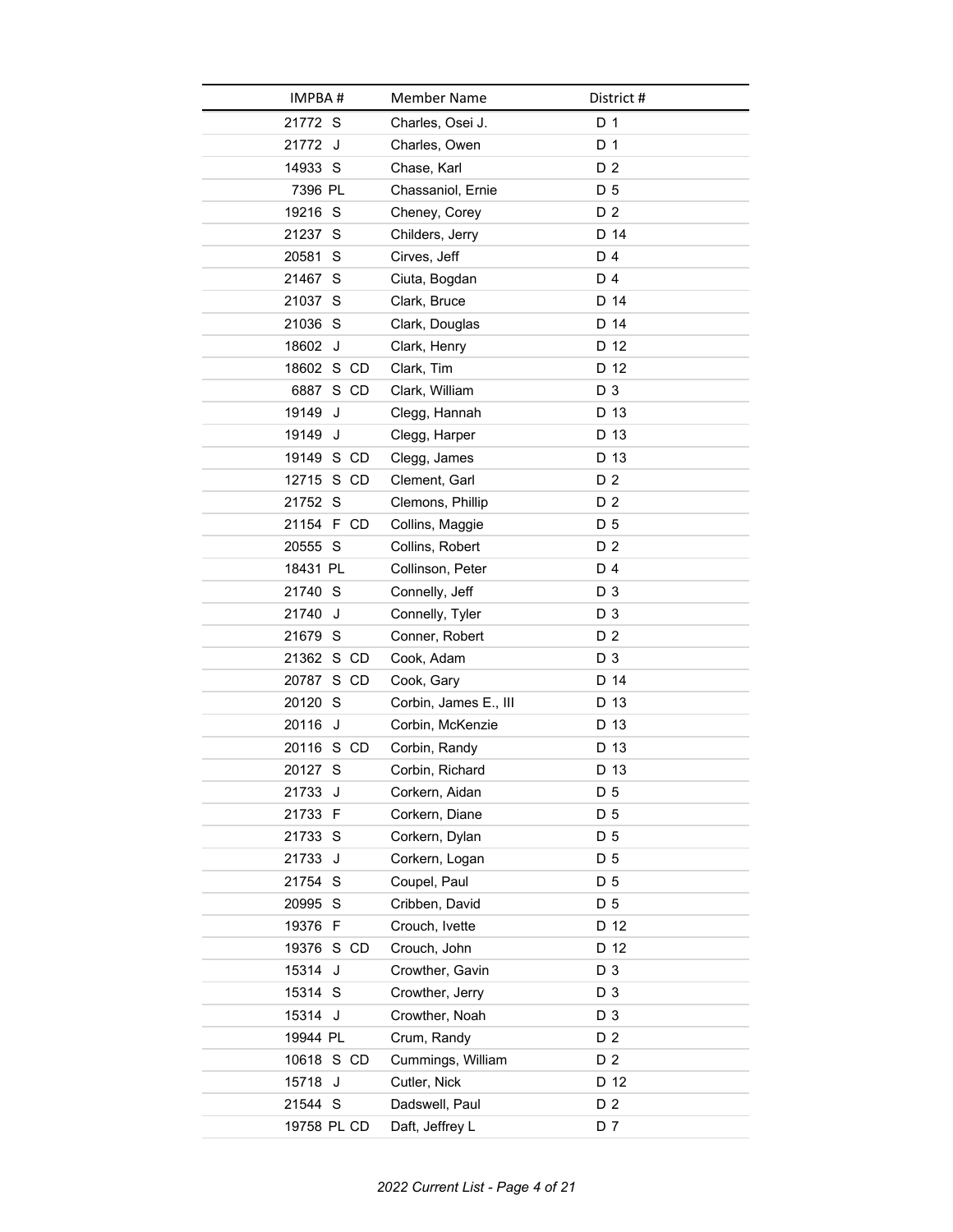| IMPBA#     | <b>Member Name</b>         | District #              |
|------------|----------------------------|-------------------------|
| 19454 S    | Dalsin, Timothy M.         | D <sub>6</sub>          |
| 8156 F     | Daniels, Becky             | D 5                     |
| 21771 S    | Daniels, Jason             | D 12                    |
| 20318 S    | Daniels, Mark, Jr.         | D 5                     |
| 8156 S CD  | Daniels, Mark, Sr.         | D 5                     |
| 18313 S    | Daniels, Mitchell (Mickey) | D 5                     |
| 17133 S CD | Dauer, Mark                | D 4                     |
| 16606 S    | Davey, David               | D 12                    |
| 21422 S    | Davey, Matthew             | D 12                    |
| 4112 L CD  | Davis, Marten W.           | D 3                     |
| 21773<br>S | DeArmond, Rod              | D 7                     |
| 21721 S    | Del Toro, Gabriel          | D 3                     |
| 19748 F    | Denninger, Catherine       | D 13                    |
| 19748 S    | Denninger, Robert          | D 13                    |
| 21506 S CD | Doak, Robert               | D 12                    |
| 5413 S     | Doane, Rick                | D 5                     |
| 21642 S    | Dodds, Amy                 | D 12                    |
| 21642 S    | Dodds, Chris               | D 12                    |
| 6224 S     | Doer, Norman               | D 3                     |
| 17644 S CD | Dolphin, Tracy             | D 12                    |
| 17644<br>J | Dolphin, Zehn              | D 12                    |
| 14850 S CD | Dolsen, Gus (Gary M.)      | D 14                    |
| 11314 S    | Donisch, Gary              | D 4                     |
| 10339 S CD | Dorchak, Paul              | D 2                     |
| 6766 S     | Douglas, Oliver            | D 1                     |
| 16834 S    | Doy-yat, Randy             | D 1                     |
| 17562 S CD | Drake, Ron                 | D 3<br>Records Director |
| 6425 S     | Driver, Cindy              | D <sub>1</sub>          |
| 21769 S    | Duarte, Joe                | D 1                     |
| 7820 S CD  | Dudley, Teddy              | D 2                     |
| 21633 S    | Duhe, Tyrone               | D 5                     |
| 6672 S CD  | Dukes, Charles             | D 2                     |
| 20722 S    | Duncan, Gene               | D 13                    |
| 10442 S    | Dunlap, Wayne              | D 14                    |
| 20649 S    | Dyer, Brian                | D 1                     |
| 20650 S    | Dyer, Jack                 | D 1                     |
| 16203 S CD | Dygert, Bert               | D 2                     |
| S<br>21695 | Dygert, Jack               | D 2                     |
| 16203 F    | Dygert, Jacqueline         | D 2                     |
| 17675 S    | Ecuyer, Stephen            | D 5                     |
| 11920 S    | Eddleman, Jimmy            | D 13                    |
| 19829 S    | Eilers, Bill               | D 4                     |
| 21263 S    | Ellet, Matt (Charles M.)   | D 4                     |
| 20334 S CD | Ellet, James               | D 4                     |
| 9911 S CD  | Ellet, Wesley              | D 4                     |
| 10859 PL   | Elzer, Alan K.             | D 14                    |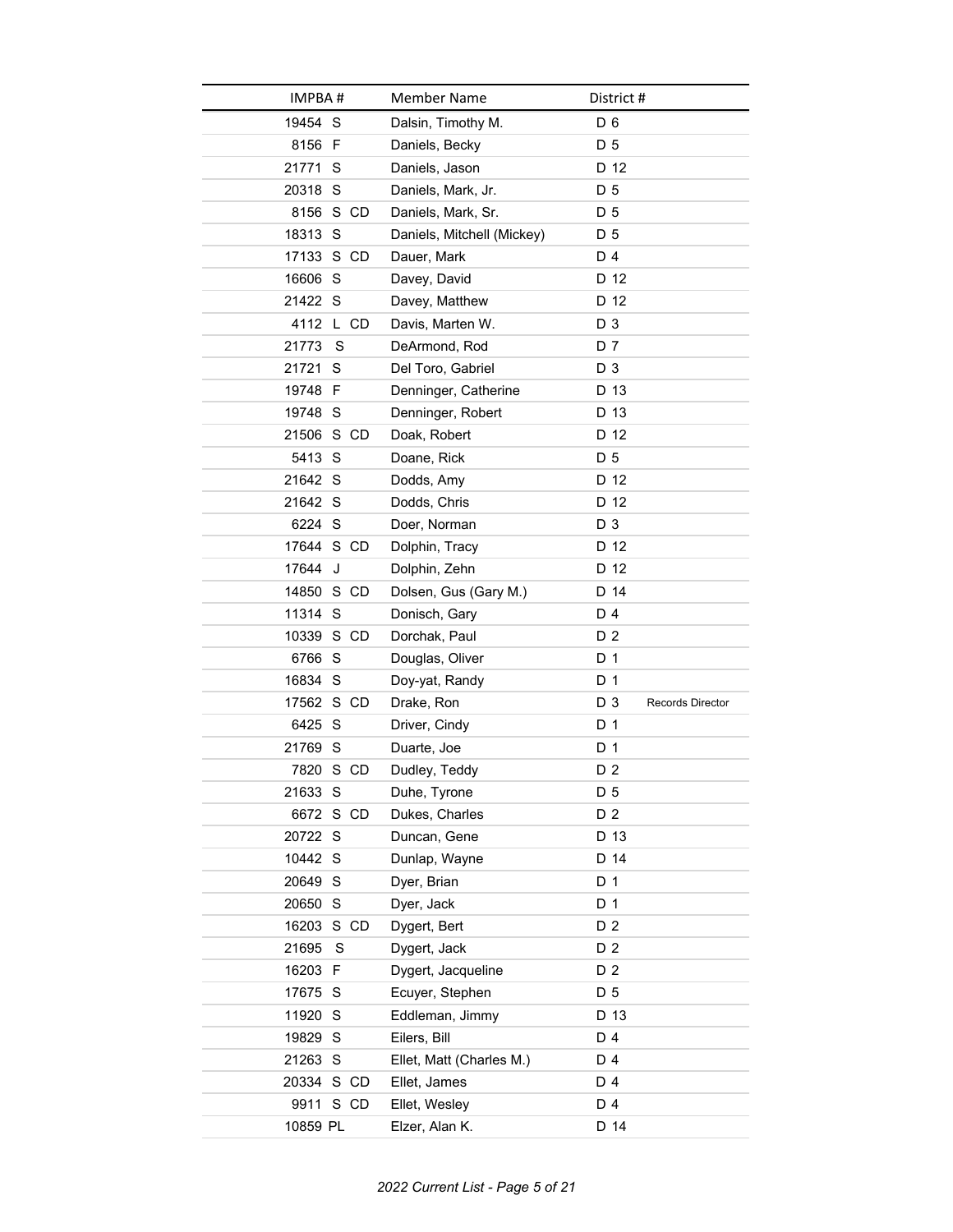| <b>IMPBA#</b> | <b>Member Name</b>    | District #         |
|---------------|-----------------------|--------------------|
| 8835 S        | Embrey, Jerry         | D 14               |
| 20826 F       | Engelhardt, Karen     | D 2                |
| 20826 S       | Engelhardt, Mike      | D 2                |
| 7946 L CD     | Equi, John E.         | D 5                |
| 17632 S CD    | Ericksen, Virgil      | D <sub>5</sub>     |
| 21031 S       | Erickson, Paul        | D 3                |
| 19083 S       | Evans, Doug           | D 2                |
| 19716 S       | Exley, Timothy        | D 13               |
| 16555 PL      | Fabbro, Chris         | D 3                |
| 21211 F       | Farrell, Jackie       | D 12               |
| 19405 S       | Farrell, Michael, III | D 2                |
| 20994 S CD    | Faszcza, Michael      | D 12               |
| 20673 S CD    | Fayson, Bruce L       | D 13               |
| 20673 F       | Fayson, Etonia        | D 13               |
| 17897 S       | Fedeson. Thomas       | D 1                |
| 21404 S       | Ferenc, Andrew        | D 1                |
| 17064 S CD    | Ferrette, Don         | D 12<br>Tech Hydro |
| 17064 F       | Ferrette, Michele     | D 12               |
| 4142 L CD     | Finch, John           | D 12<br>Tech Mono  |
| 21284 S       | Fleury, Todd          | D 2                |
| 19190 S       | Flynn, Joe            | D 2                |
| 21747 S       | Flynn, Kristopher     | D 21               |
| 20172 S       | Flynn, Michael        | D 2                |
| 19424 PL CD   | Flynn, Terry          | D 4                |
| 10130 S       | Foley, Thomas         | D 3                |
| 10415 F CD    | Forcier, Katherine L. | D 1                |
| 10415 S CD    | Forcier, Peter E.     | D 1                |
| 12382 S CD    | Forcier, Scott        | D <sub>1</sub>     |
| 13294 S       | Fordham, Nelson       | D 3                |
| 18973 S       | Foster, Brad          | D 2                |
| 21585 S       | Fraser, Andy          | D 2                |
| 21446 S       | Frye, Devon           | D 12               |
| 20511 S       | Frye, Kenny           | D 12               |
| 21766 S       | Funk, Branson         | D 5                |
| 21396 S       | Funk, Paul            | D 5                |
| 21718 S       | Fuson, Durk           | D 3                |
| 21718 F       | Fuson, Wendi          | D 3                |
| 3684 S        | Galliano, Martin      | D 5                |
| 21105 S       | Galloway, Jed         | D 5                |
| 21629 S       | Gapastione, Pasquale  | D 4                |
| 21277 F       | Gardiner, Beverly     | D 12               |
| 20525 J       | Garrard, Cora         | D 12               |
| 20525 F       | Garrard, Laura        | D 12               |
| 20525 J       | Garrard, Lucas        | D 12               |
| 20525 S       | Garrard, Tyler        | D 12               |
| 21724 S       | Garza, Marco          | D <sub>6</sub>     |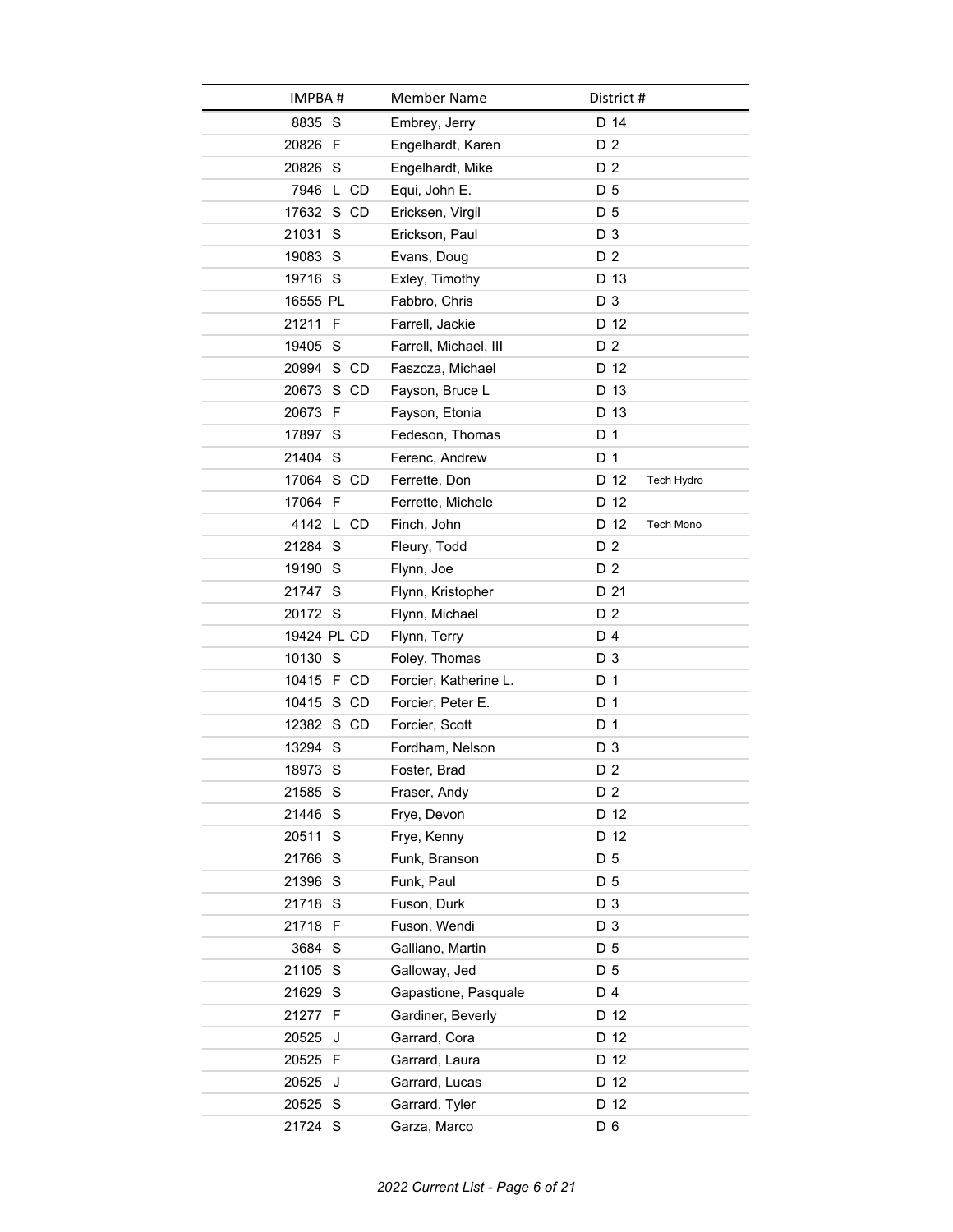| IMPBA #       | <b>Member Name</b>  | District #                  |  |
|---------------|---------------------|-----------------------------|--|
| 14193 S CD    | Geiselman, Garry    | D 14                        |  |
| 21727 S       | Geldrich, Frederick | D 2                         |  |
| 19664 PL      | Ghattas, Trent      | D 12                        |  |
| 8455 S        | Gibson, Bill        | D 3                         |  |
| 18337 S       | Giesen, Chuck       | D 4                         |  |
| 18700 S CD    | Gilbert, Donald     | D 13                        |  |
| 18700 F       | Gilbert, Lori       | D 13                        |  |
| 7226 F        | Gill, Candie        | D <sub>2</sub>              |  |
| 7226 S        | Gill, Pat           | D 2                         |  |
| 20712 S       | Gillenwater, David  | D 5                         |  |
| 18513 F CD    | Gilley, Julie       | D 13                        |  |
| 18513 S       | Gilley, Kem         | D 13                        |  |
| 21156 S       | Glick, Jeffrey      | D 4                         |  |
| 21637 S       | Goodman, Hannah     | D 13                        |  |
| 21637 J       | Goodman, Jaxon      | D 13                        |  |
| 10098 S CD    | Graff, Carl         | D 14                        |  |
| 10325 S       | Graff, Harold L.    | D 14                        |  |
| 20935 S       | Graff, Harold E.    | D 14                        |  |
| 20935 F       | Graff, Katie.       | D 14                        |  |
| 20935 J       | Graff, Levi         | D 14                        |  |
| 17838 S       | Grannis, Chad       | D 3                         |  |
| 17838 J       | Grannis, Charley    | D 3                         |  |
| 17838 F       | Grannis, Kelly      | D 3                         |  |
| 10477 S CD    | Grannis, Mark       | D 3<br>Director             |  |
| 10477 F       | Grannis, Patty      | D 3                         |  |
| 21530 S       | Grantier, Mike      | D 1                         |  |
| 21689 JR      | Gray-Soto, Gabriel  | D 14                        |  |
| 21690 JR      | Gray-Soto, Parker   | D 14                        |  |
| 20641 S CD    | Green, William      | D 2                         |  |
| 20785 S       | Grim, Adam          | D <sub>3</sub>              |  |
| 18984 S       | Grim, Chris         | D 5                         |  |
| 18874 F CD    | Grim, Kim           | D 5                         |  |
| 20738 F CD    | Grim, Kim Blasor    | D <sub>5</sub><br>Treasurer |  |
| 18874 S CD    | Grim, Mark          | D 5                         |  |
| 20738 S CD    | Grim, Rick          | D 5<br><b>Tech Chair</b>    |  |
| 21755<br>-S   | Groft, Chris        | D 12                        |  |
| 21410 S       | Groft, Dylan        | D 12                        |  |
| 18481<br>J    | Groft, Ivy          | D 12<br>D 12                |  |
| 18481 S       | Groft, Russell      |                             |  |
| 18481 F       | Groft, Stacey       | D 12                        |  |
| S CD<br>20806 | Grote, David        | D 14<br>D 14                |  |
| 20806 F       | Grote, Joni         |                             |  |
| 21714 S       | Grove, Michael      | D <sub>2</sub>              |  |
| 18549 F       | Hagan, Alisha       | D 14                        |  |
| 11461 S       | Hagan, David        | D 14                        |  |
| 18549 S CD    | Hagan, Samuel, Jr.  | D 14                        |  |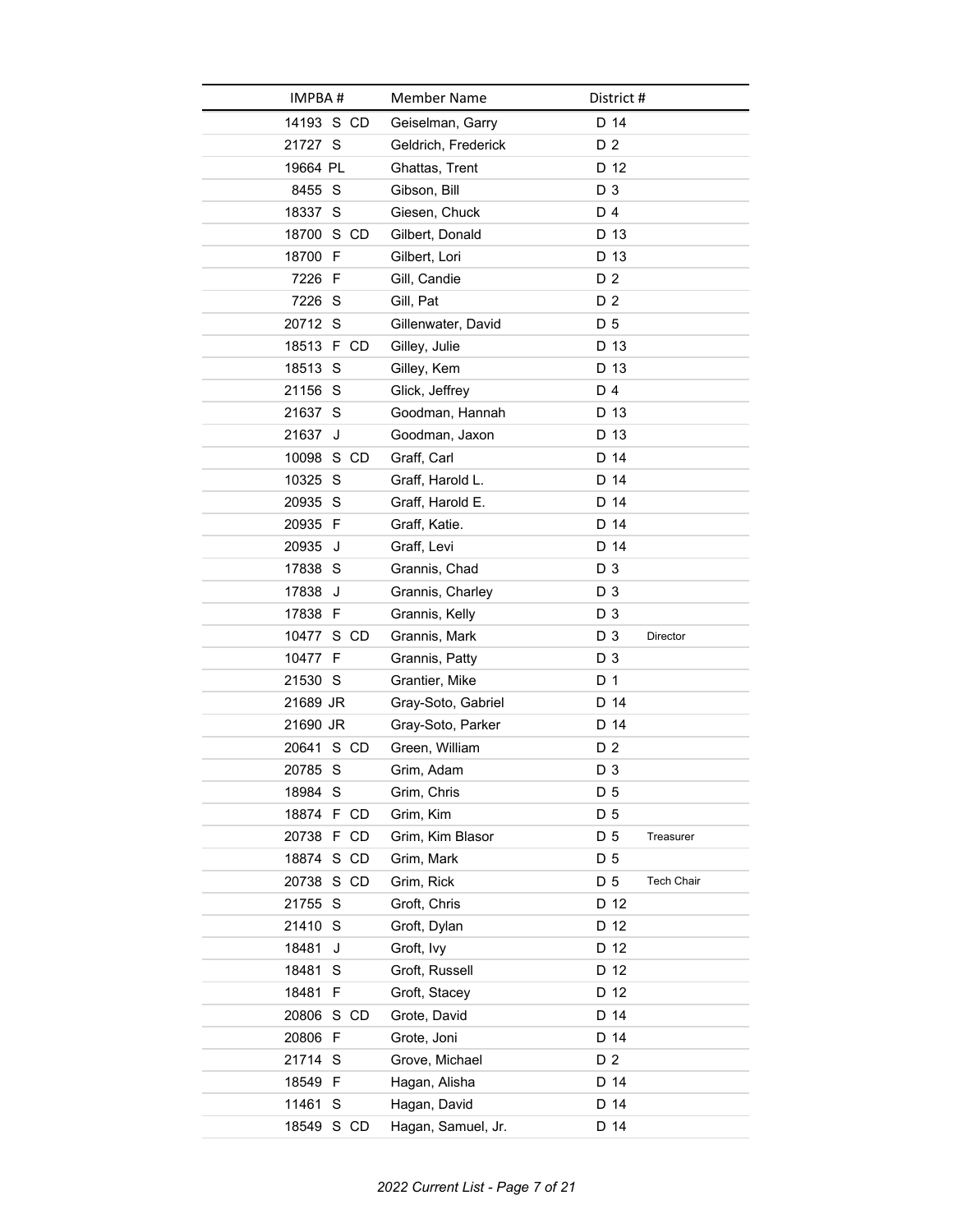| <b>IMPBA#</b> | <b>Member Name</b>          | District #      |
|---------------|-----------------------------|-----------------|
| 21579 S       | Haines, Federico            | D 3             |
| 19984 S       | Haines, Ken                 | D 3             |
| 19924 S       | Halbrehder, Jay             | D 3             |
| 19924 J       | Halbrehder, Max             | D <sub>3</sub>  |
| 8656 S        | Halbrehder, Mic             | D 3             |
| 21325 S CD    | Hall, Daniel                | D 3             |
| L CD<br>8658  | Hall, David                 | D 5             |
| 8197 S        | Hall, Mike                  | D 5             |
| 18847 S       | Haller, Robert              | D 2             |
| 21741 S       | Hallmark, Dino              | D 12            |
| 21094 S CD    | Halverson, Dave             | D 4<br>Director |
| 21613 JR      | Hamilton, Draven            | D 14            |
| 20834 S CD    | Hammons, TJ                 | D 2             |
| 18940 S CD    | Hammons, Troy               | D <sub>2</sub>  |
| 21626 S       | Hargraves, Tony             | D 3             |
| 20734 S       | Harlow, Don                 | D <sub>2</sub>  |
| 21716 S       | Harrell, Bailey             | D 13            |
| 20841 S       | Harrington, Charlie         | D 1             |
| 21730<br>J    | Harrison, Chase             | D 12            |
| 21730 S       | Harrison, Chris             | D 12            |
| 21730 J       | Harrison, Harper            | D 12            |
| 21730 F       | Harrison, Stacy             | D 12            |
| 21212 S       | Hartdegen, Justin           | D <sub>5</sub>  |
| 14917 S CD    | Hartdegen, Nick             | D 5<br>Director |
| 6225 S        | Hartley, Richard            | D 11            |
| 18937 F       | Harvey, Bonnie              | D 3             |
| 19989 S CD    | Harvey, Christopher         | D 3             |
| 18937<br>S CD | Harvey, Dennis              | D 3             |
| 19989<br>J    | Harvey, Reagan              | D 3             |
| 21600 S       | Harvey, Sean                | D 3             |
| 19989 J       | Harvey, Skylah              | D 3             |
| 20193 S       | Havens, Kevin               | D 12            |
| 19572 S       | Hendricks, Rod              | D 3             |
| 15250 S       | Hendrickson, Paul           | D 1             |
| 21090 S       | Herbert, Khari              | D 3             |
| 21480 S       | Herbertson, Ted             | D 3             |
| 18358 S CD    | Herzog, Chris               | D 5             |
| 13481 PL      | Heywood, Bob                | D 2             |
| 15912 S       | Hicks, Randy                | D 5             |
| 21011 S       | Hight, Ed                   | D 13            |
| 21686 S       | Hildreth, Alex              | D <sub>6</sub>  |
| 20286 PL CD   | Hildreth, Charles J.(Chuck) | D <sub>6</sub>  |
| 10043 PL CD   | Hildreth, Kenneth E.        | D 6             |
| 19396 S       | Hobbs, Alan                 | D <sub>8</sub>  |
| 19031<br>J    | Hobby, Riley                | D 14            |
| 19031 S CD    | Hobby, Ryan                 | D 14            |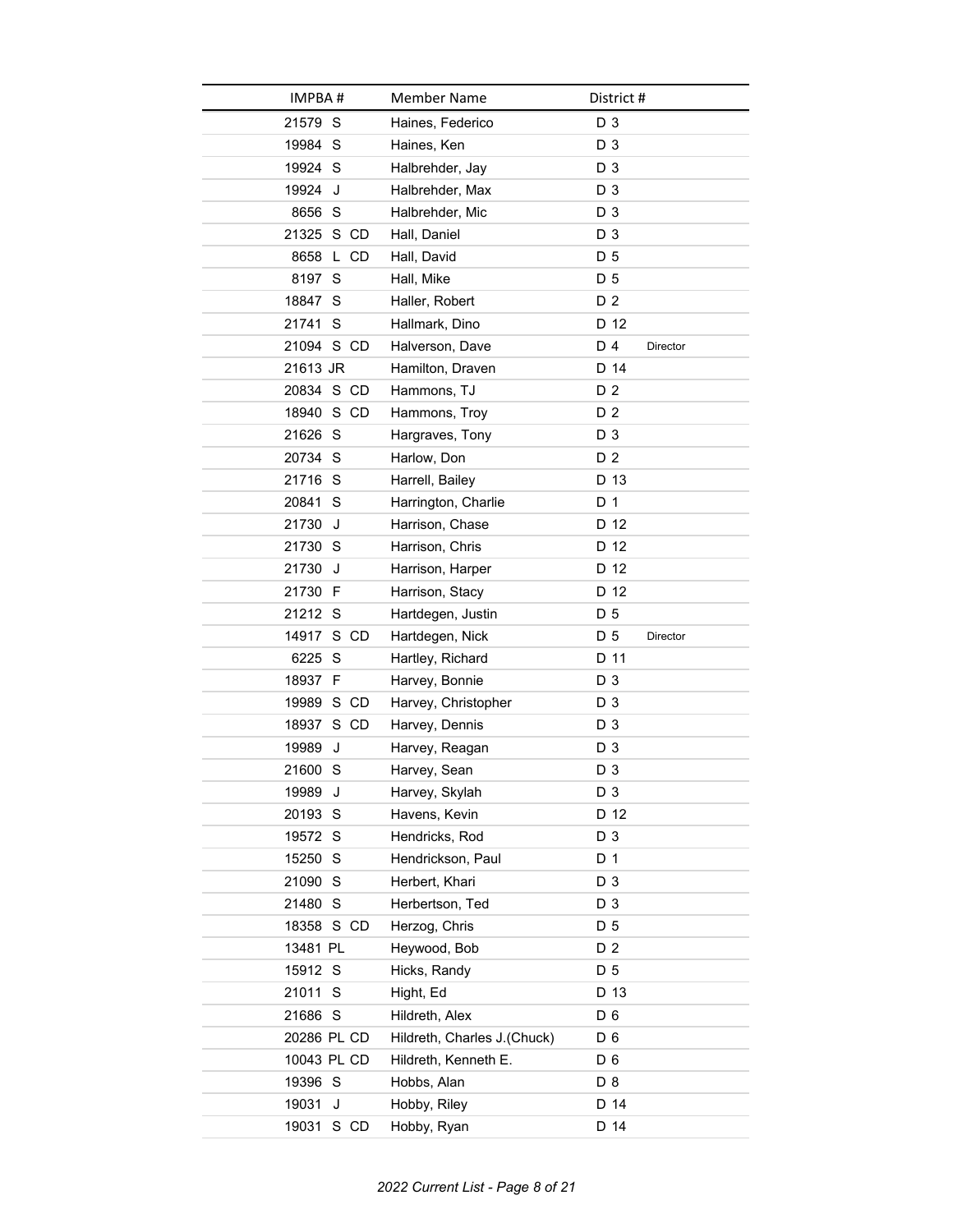| <b>IMPBA#</b> | <b>Member Name</b>     | District #     |
|---------------|------------------------|----------------|
| 19031<br>J    | Hobby, Ryder           | D 14           |
| 19031 F       | Hobby, Tammy           | D 14           |
| 20345 S       | Hoeflich, Mark         | D 1            |
| 17427<br>S    | Hoffmeister, Michael   | D 2            |
| 21381 S       | Hogan, Javiheir        | D 5            |
| 17939 S CD    | Holliday, James        | D 12           |
| 21745 S       | Hollihan, Cathy        | D 14           |
| 18179<br>J    | Hollihan, Olivia       | D 14           |
| 18179 F       | Hollihan, Sarah        | D 14           |
| 18179 S       | Hollihan, Tim          | D 14           |
| 21665 J       | Hollmann, Brayden      | D 4            |
| 21595 S       | Holloman, Mark         | D 12           |
| 21388 S       | Holt, Jonathan         | D 5            |
| 21226 S       | Holzworth, Dan         | D 13           |
| 21713 S       | Horvath, Jeffrey       | D 3            |
| 14119 S CD    | Hotchkin, Ray          | D 12           |
| 12894 S CD    | Hottenstein, Larry     | D 4            |
| S<br>21786    | Hoszka, Aleks          | D 1            |
| 17731 S       | Howe, Alfred           | D 1            |
| 21229 S       | Howe, Scott            | D 13           |
| 20905 S       | Huff, Carey            | D 5            |
| 19412 S CD    | Huff, Don              | D 13           |
| 19412 F       | Huff, Kathy            | D 13           |
| 19280 S CD    | Huff, Lamar            | D 13           |
| 15713 S CD    | Hulbert, Thomas        | D 1            |
| 21475 S       | Huneault, Patrick      | D 1            |
| 19823 S CD    | Iles, Gary             | D 2            |
| 16800 S       | Ingram, Jerald         | D 3            |
| 14418 S       | Jackson, Jay           | D 14           |
| 9834 F        | Jackson, Mary Ann      | D 4            |
| 10445 S       | Jackson, Myron         | D 14           |
| 9834 S        | Jackson, Steve         | D 4            |
| 8958 S CD     | Jacobs, Bruce          | D 14           |
| 20090 S       | Jacobs, Kyle           | D 14           |
| 8958 F        | Jacobs, Paula          | D 14           |
| 21743 S       | Jacques, Jonathan      | D 1            |
| 17847 S CD    | Jacuzzi, Tony          | D <sub>2</sub> |
| 21787 S       | James, Brian           | D 12           |
| 13996 S       | James, Michael         | D 12           |
| 19671 S       | Jaques, Larry          | D 1            |
| 3862 S        | Jayne, Arthur          | D 4            |
| 16312 S CD    | Jefferson, Ron         | D 2            |
| 19659 S       | Jenkins, Aaron (Chris) | D 14           |
| 19659 J       | Jenkins, Garron        | D 14           |
| 19659 F       | Jenkins, Krista        | D 14           |
| 20242 S CD    | Johnson, Aaron         | D 14           |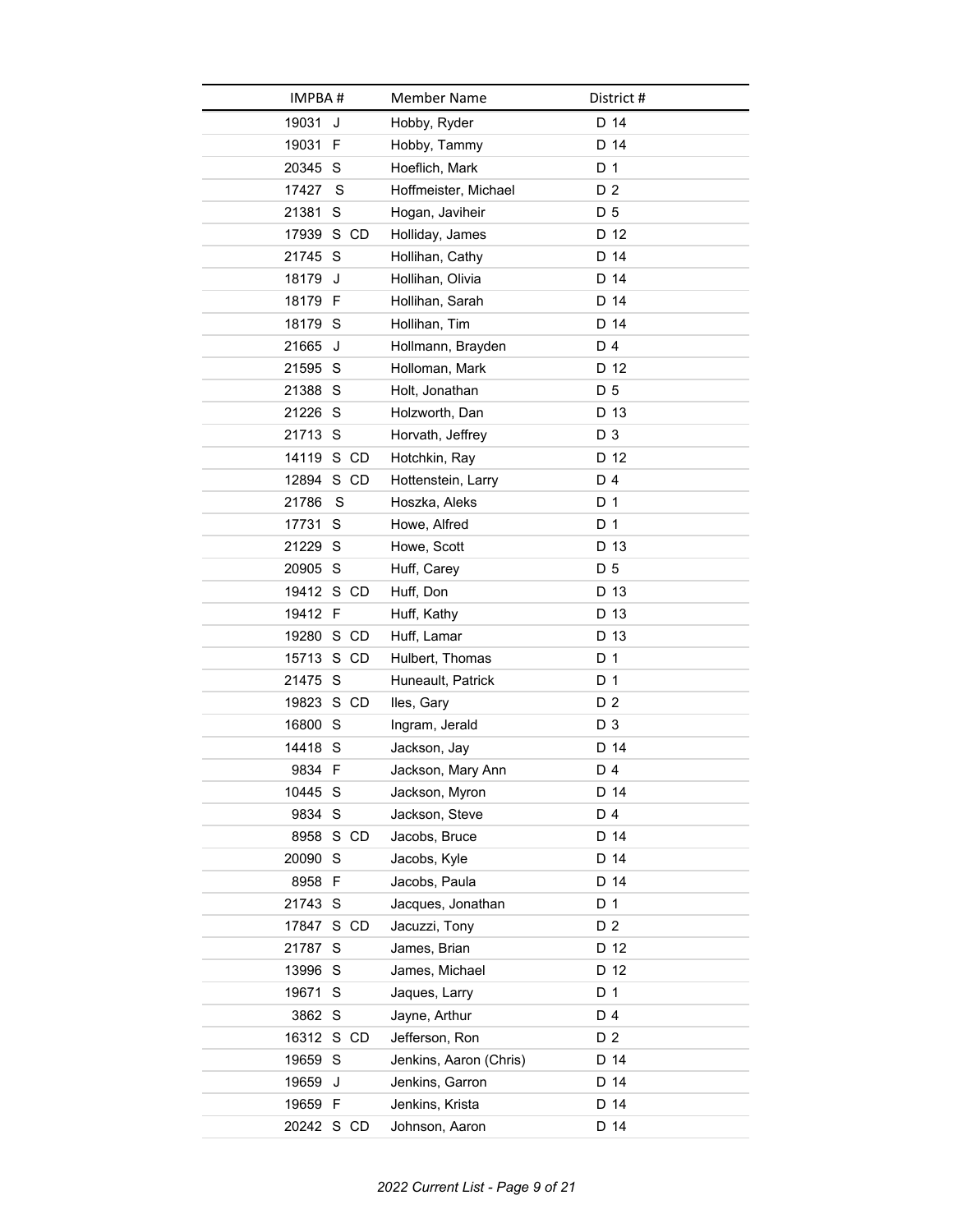| IMPBA #       | <b>Member Name</b>    | District #                  |
|---------------|-----------------------|-----------------------------|
| 20242 J       | Johnson, Carson       | D 14                        |
| 20242 F       | Johnson, Cherrie      | D 14                        |
| 19871 F CD    | Johnson, Jeni         | D 13                        |
| 21232 S       | Johnson, Jim          | D 12                        |
| 20268 S       | Johnson, Jimmy        | D 12                        |
| 203 S         | Johnson, Tim          | D 11                        |
| 21501 S       | Johnston, Mario       | D <sub>2</sub>              |
| 17522 S       | Johnston, Steve       | D 13                        |
| 21501 J       | Johnston, Warrick     | D 2                         |
| 21562 S       | Jolitz, Tim           | D <sub>3</sub>              |
| 18484 S CD    | Jones, Charles Jr.    | D <sub>12</sub>             |
| 21057 S       | Jones, Joey           | D 5                         |
| 16835 S       | Jones, Rich           | D <sub>2</sub>              |
| 6099 L CD     | Jones, Richard        | D 3<br>Past Pres            |
| 17851 S       | Jordan, Jim           | D <sub>2</sub>              |
| 8677 S        | Junker, Rich          | D 3                         |
| 14018 S       | Junker, Shawn         | D 3                         |
| 21728 S       | Junker, Zack          | D 3                         |
| S CD<br>21386 | Kalte, Daniel         | D 1                         |
| 21776 S       | Kane, McKenzie        | D 5                         |
| 20953 S       | Kapanowski, Jim       | D 4                         |
| 21698 S       | Kasana, Michael       | D 2                         |
| 21010 S       | Keating, Kevin        | D <sub>1</sub>              |
| 5394 S CD     | Keeley, Terry         | D 1                         |
| 21644 S       | Kelley, Jeffrey       | D 12                        |
| 10971 L CD    | Kelly, Patrick        | D <sub>2</sub><br>Past Pres |
| 13527 S CD    | Kelly, Thomas G.      | D 2<br>Director             |
| 19222 S       | Kimble, Randy         | D <sub>2</sub>              |
| 21657 S       | King, Brandon         | D 12                        |
| 12650 S CD    | King, Danny           | D <sub>3</sub>              |
| 21646 S       | King, J. Scott        | D 12                        |
| 12650 F       | King, Karen           | D <sub>3</sub>              |
| 21656 S       | King, Ronnie          | D 7                         |
| 7699 S        | Kirbitz, Rick         | D 2                         |
| 21272 S       | Kirchner, Matt        | D 2                         |
| 21662 S       | Kirchner, Riley       | D 2                         |
| 6960 S        | Kirkpatrick, Marty    | D 12                        |
| 15061 S       | Kish, Tim             | D 1                         |
| 21778 S       | Kline, Dwain          | D 2                         |
| 19453 S       | Klinkerfues, Jeff     | D 6                         |
| 21759 S       | Koc, Dennis           | D 4                         |
| 21759 F       | Koc, Holly L. Primmer | D 4                         |
| 17492 S       | Koogler, Jack H.      | D 2                         |
| 15257 S       | Kopisca, Nub          | D 3                         |
| 21647 S       | Korpe, Daniel         | D 12                        |
| 10869 S CD    | Kramer, Dan R.        | D 2                         |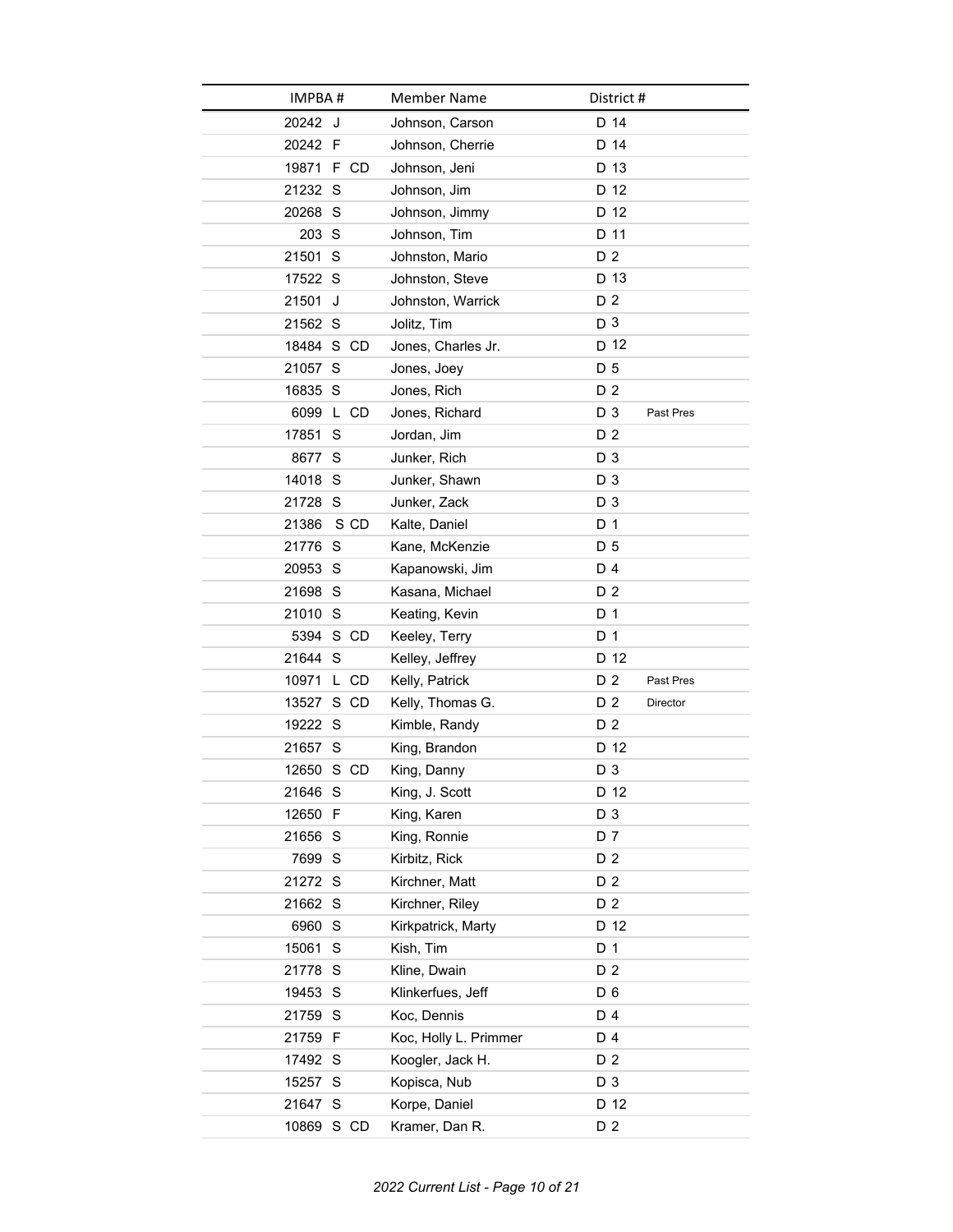| IMPBA#     | <b>Member Name</b>  | District #                 |
|------------|---------------------|----------------------------|
| 21791<br>S | Krause, Danielle    | D 1                        |
| 21785<br>S | Krause, Ken         | D 1                        |
| S<br>21790 | Krause, Jessica     | D 1                        |
| 21775 S    | Ladd, Jessica       | D 5                        |
| 20999 S    | Landaiche, Richard  | D <sub>5</sub>             |
| 21095 F    | Landry, Denise      | D 5                        |
| 21095 S CD | Landry, Mel, Jr.    | D 5                        |
| 21517 JR   | Landry, Wyatt       | D 5                        |
| 21111 S CD | Langevin, Normand   | D 1                        |
| 21111 F    | Langevin, Robin     | D 1                        |
| 20569 S CD | LaPorte, Butch      | D <sub>2</sub>             |
| 19167 PL   | Larvenz, Adam A     | D 4                        |
| 21709 S    | Lasher, Andrew      | D 12                       |
| 11372 S    | Lassiter, Ben, Sr.  | D 12                       |
| 21268 J    | Lauf, Bryson        | D <sub>6</sub>             |
| 21268 S    | Lauf, Todd          | D 6                        |
| 14143 S CD | Lauletta, Joseph    | D 4                        |
| 5243 S     | Leary, Dean R.      | D 12                       |
| 18824 S    | LeBeouf, Craig      | D 5                        |
| 21154 S CD | Ledet, Lance        | D 5<br><b>LSG Director</b> |
| 21726 S    | Lee, Craig          | D 14                       |
| 20297 S CD | Lee, Jesse          | D 5                        |
| 18742 S    | Lee, Kevin          | D 13                       |
| 21726 S    | Lee, Maria          | D 14                       |
| 11990 S    | Lee, Robert E.      | D 5                        |
| 7071 L     | Lee, Tommy          | D 5                        |
| 21187 S    | Lemley, Joe         | D 5                        |
| 19538 PL   | Levac, Marc         | D <sub>1</sub>             |
| 21263 J    | Lewis, Gavin        | D 4                        |
| 21780 S    | Lewis, Michael      | D 12                       |
| 19898 S    | Lewis, Russell      | D 12                       |
| 19626 S    | Liberman, Harvey    | D 5                        |
| 20879 S CD | Lichlyter, Kevin    | D 14                       |
| 19670 PL   | Lienhart, Dale F    | D 2                        |
| 19807 S    | Lindeman, Louis     | D 2                        |
| 21368 S    | Littlejohn, Michael | D 2                        |
| 19277 S    | Littler, Scott      | D 3                        |
| 20063 S    | Loeb, Carol         | D 12                       |
| 9072 S     | Londress, Bob       | D 5                        |
| 15072 S    | Long, Allan         | D 1                        |
| 21578 S    | Lopez, Steven       | D 9                        |
| 20807 S    | Love, Oscar         | D 7                        |
| 20807 F    | Love, Rebecca       | D 7                        |
| 21615 S    | Loveless, Karl      | D 9                        |
| 21615 F    | Loveless, Lauren    | D 9                        |
| 18483 S CD | Lowe, Buddy         | D 5                        |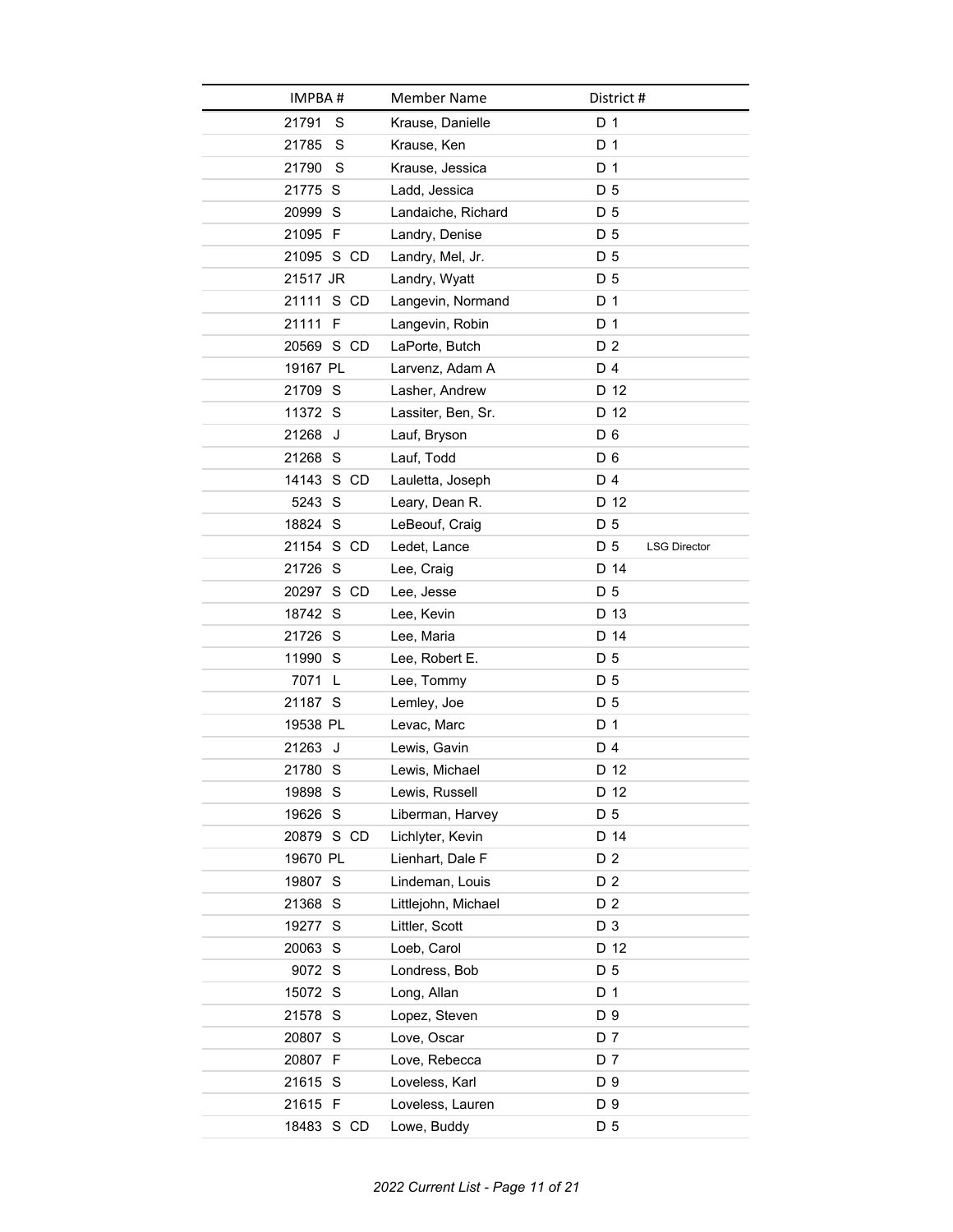| <b>IMPBA#</b> | <b>Member Name</b>    | District #     |                |           |
|---------------|-----------------------|----------------|----------------|-----------|
| 21464 S       | Lozon, William        |                | D <sub>2</sub> |           |
| 15718 L CD    | Lumb, Fred            |                | D 12           | PRESIDENT |
| 15718 F       | Lumb, Kelly           |                | D 12           |           |
| 15929 S       | Lumb, Fred Sr.        |                | D 1            |           |
| 20985 S       | Lundhild, Tom         | D <sub>1</sub> |                |           |
| 17766 F       | Lutz, Brandy          |                | D 5            |           |
| 17766 S       | Lutz, Jeff            |                | D 5            |           |
| 21218 F       | MacDougall, Kerry     |                | D 2            |           |
| 9525 S        | Macmillan, John       |                | D 13           |           |
| 9525 F        | Macmillan, Tina       |                | D 13           |           |
| 17924 S CD    | Maglinger, Bradley    |                | D 14           | Director  |
| 15567<br>J    | Maglinger, Brooklyn   |                | D 14           |           |
| 15567 S CD    | Maglinger, Curtis     |                | D 14           |           |
| 20531 S       | Main, Gordon          |                | D 1            |           |
| 8234 F        | Manucci, Mary         | D 1            |                |           |
| 8234 S        | Manucci, Ron          |                | D 1            |           |
| 11461 F       | Marling, Amanda       |                | D 14           |           |
| 18314 S       | Marsh, Wally          |                | D <sub>6</sub> |           |
| 21725 S       | Mason, Charles        |                | D 13           |           |
| 21208 S       | Mason, Charley        |                | D 5            |           |
| 19144 F       | Mathews, Eve          |                | D 13           |           |
| 19144 J       | Mathews-Smith, Lucas  |                | D 13           |           |
| 21622 S       | Mattern, Bill         |                | D 14           |           |
| 19609 S       | Mattson, Dave         |                | D 1            |           |
| 21099 S CD    | McCauley, William     |                | D 5            |           |
| 20964 F       | McDaniel, Casey       | D 1            |                |           |
| 19596 S CD    | McGurn, Don           |                | D 12           |           |
| 21795 S       | McIntyre, Je'Anna     |                | D 12           |           |
| 16054 S CD    | McKay, Don            |                | D 14           |           |
| 21164 S       | McKay, Nathan         |                | D 14           |           |
| 21737 S       | McLaren, John         |                | D 3            |           |
| 21764 S       | McRae, Ronald         |                | D 5            |           |
| 20228 F       | Menter, Lynn Kretzman | D 1            |                |           |
| 20228 S CD    | Menter, Michael       | D 1            |                |           |
| 21465 S       | Merriman, Daniel      |                | D 5            |           |
| 13400 S       | Metallo, Tony         |                | D 4            |           |
| 21779 S       | Miller, Mike          |                | D 2            |           |
| 20848 S CD    | Miller, Scott         |                | D 13           |           |
| 21688 S       | Miller, William       |                | D 4            |           |
| 21635 S       | Miles, Charles        |                | D 12           |           |
| 6259 S        | Mischnick, Mlke       |                | D 4            |           |
| 19349 S       | Mitchell, David       |                | D 12           |           |
| 20602 S       | Mitchell, Ron         |                | D 2            |           |
| 19739 F       | Moffatt, Deborah      | D 1            |                |           |
| 19739 S       | Moffatt, Jay          |                | D 1            |           |
| 12438 S CD    | Mongar, Gene          |                | D 3            |           |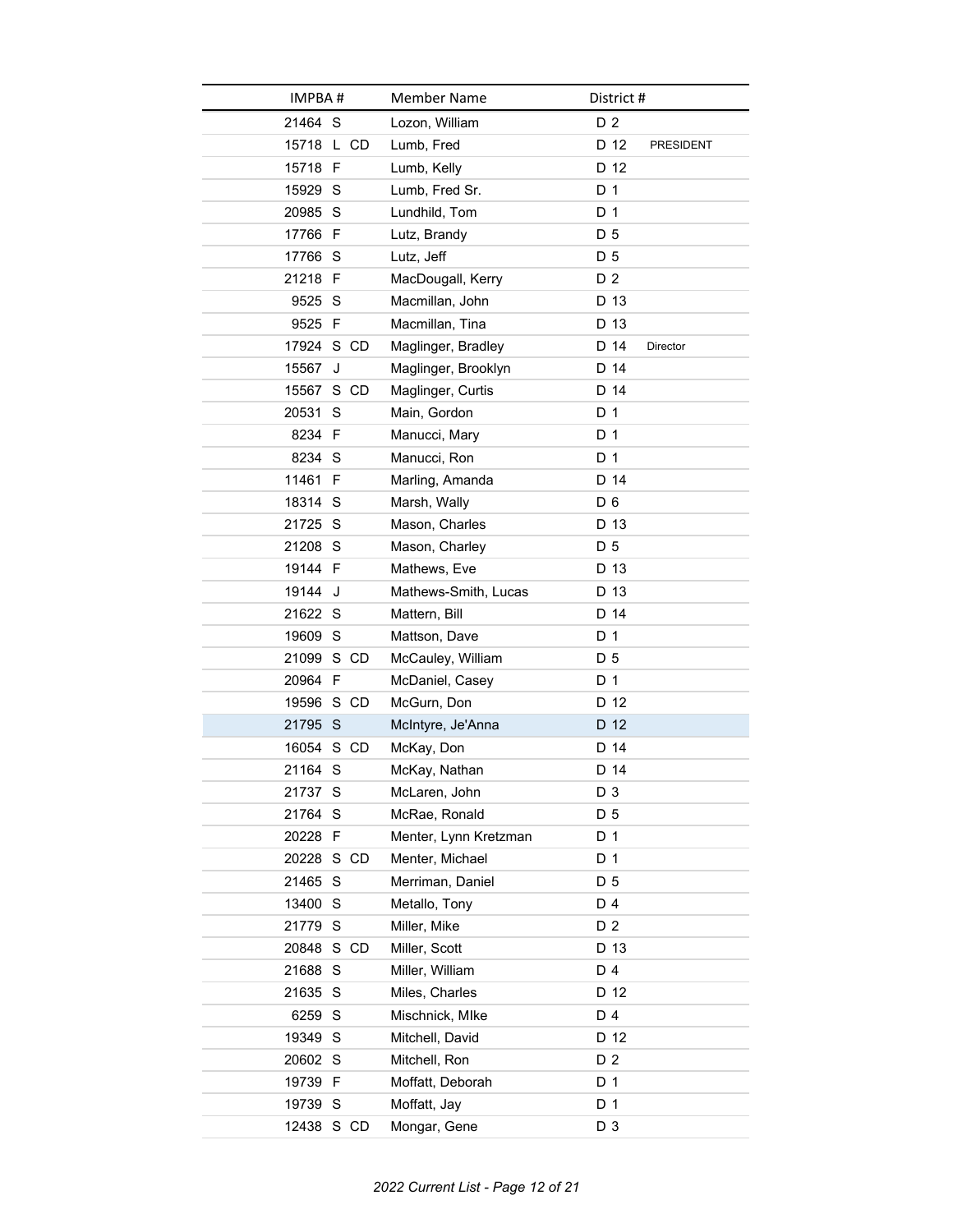| IMPBA#      | <b>Member Name</b>    | District #      |
|-------------|-----------------------|-----------------|
| 21632 F     | Moore, Jane           | D 12            |
| 21632 S     | Moore, Toby           | D 12            |
| 19563 S CD  | Mordja, Dennis (Duke) | D 4             |
| 19563 F     | Mordja, Gina          | D 4             |
| 19610 S     | Morley, Chris         | D <sub>1</sub>  |
| 21723 F     | Morrison, Susie       | D 5             |
| 21723 S     | Morrison, William     | D 5             |
| 10316 PL CD | Morton, Bob           | D 1             |
| 21648 S     | Morton, Cole          | D 12            |
| 21715 S     | Morton, Joshua        | D 12            |
| 21715 J     | Morton, Joshua, Jr.   | D 12            |
| 10316 F     | Morton, Karen         | D <sub>1</sub>  |
| 17215 L CD  | Morton, Norman E.     | D 13            |
| 17712 S     | Morton, Norman, Jr.   | D 3             |
| 17215 F CD  | Morton, Wendy         | D 13            |
| 20787 F     | Motsinger, Shalla     | D 14            |
| 21412 S     | Mudd, Kenny           | D <sub>6</sub>  |
| 18935 S CD  | Muench, Charles       | D 4             |
| 17967 S     | Mull, Patrick         | D 2             |
| 21717 S     | Mullarkey, Mike       | D <sub>6</sub>  |
| 20849 S     | Murany, David         | D 2             |
| 7509 S      | Murany, Douglas       | D 2             |
| 21641 S     | Muro, Jerry           | D <sub>1</sub>  |
| 21702 S     | Murray, Stephen       | D 12            |
| 20425 S     | Muscat, David         | D 2             |
| 20425 F     | Muscat, Elaine        | D 2             |
| 16503 S     | Neal, Michael         | D 1             |
| 19871 S     | Nesbitt, Deryl        | D 13            |
| 21281 S     | Neumann, Brian        | D 2             |
| 6850 S CD   | Niedzwiecki, Ralph J. | D 4             |
| 6850 F      | Niedzwiecki, Sue      | D 4             |
| 17360 PL CD | Nissen, Jim           | D 7<br>Director |
| 19979 S CD  | Nitsa, Anatoliy       | D 4             |
| 18179 S     | Noble, Gavin          | D 14            |
| 21196 S     | Noonan, Mike          | D 1             |
| 21691<br>J  | Norris, Alex          | D 14            |
| 21691<br>S  | Norris, Andy          | D 14            |
| 21691<br>J  | Norris, Kaleb         | D 14            |
| 19146 S     | North, William        | D 2             |
| 21533 S CD  | Notter, Austin        | D <sub>2</sub>  |
| 15850<br>J  | Notter, Alyse         | D 2             |
| 15850 S CD  | Notter, Dean          | D 2             |
| 16263 S CD  | Nowicki, Mike         | D 2             |
| 21738 S     | O'Brien, Jason        | D 13            |
| 21670 S     | O'Connor, Joseph      | D <sub>6</sub>  |
| 21670 F     | O'Connor, Siri        | D <sub>6</sub>  |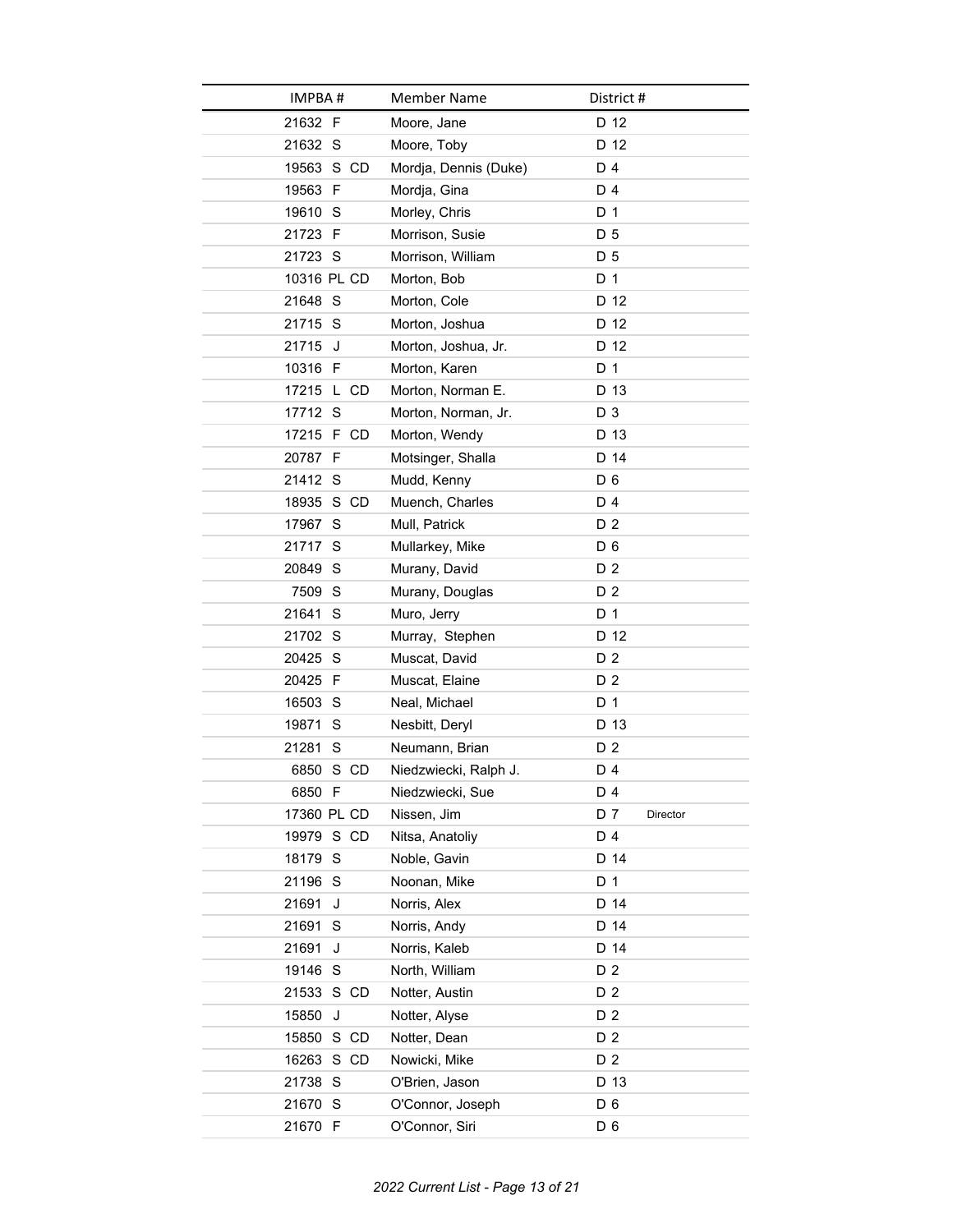| IMPBA#      | <b>Member Name</b>    | District #      |
|-------------|-----------------------|-----------------|
| 12463 S     | Oldridge, Geoff       | D <sub>2</sub>  |
| 21707 J     | Oldridge, Grayson     | D 2             |
| 21697 S     | Oldridge, Jamie       | D <sub>2</sub>  |
| 21697 J     | Oldridge, Kali        | D 2             |
| 21707 S     | Oldridge, Ronnie      | D <sub>2</sub>  |
| 19240 S     | Olive, Peter          | D 1             |
| 13034 S CD  | Oliver, Danny         | D 5             |
| 21796 S     | Ortega Rivera, Miguel | D 3             |
| 8842 L      | Otto, John            | D 3             |
| 19916 PL    | Owens, Gary           | D 7             |
| 20894 J     | Owens, Hailey         | D 12            |
| 20894 S     | Owens, Josh           | D 12            |
| 20894 J     | Owens, Trevor         | D 12            |
| 21781 S     | Owens, William        | D 2             |
| 20755 S     | Pacheco, George       | D 21            |
| 20890 S     | Pacheco, Ryan         | D 21            |
| 21308 S     | Pacheco, Stephen      | D 21            |
| 19025 S     | Padgett, Donnie       | D 12            |
| 16366 S     | Palmer, Dan           | D 1             |
| 19706 S     | Palmer, Matt          | D 1             |
| 20933 S     | Paquet, Daniel        | D 1             |
| 20933 J     | Paquet, Rafael        | D 1             |
| 10320 S     | Passalaqua, David     | D 5             |
| 21619 S     | Peal, Douglas         | D 2             |
| 9712 S      | Pechmann, Rudy        | D 1             |
| 19774 S     | Penwell, Brad         | D <sub>2</sub>  |
| 21477 S     | Perez, Gilberto       | D 3             |
| 17067 S     | Peters, Joseph        | D 2             |
| 21703 S     | Peterson, Berndt      | D 4             |
| 19993 S     | Peterson, Doug        | D 4             |
| 12677 S     | Peterson, Steve       | D 2             |
| 11720 S CD  | Petrich, David        | D 6<br>Director |
| 11221 PL CD | Petro, Joe            | D 3             |
| 2168 L      | Pinckert, Donald      | D 3             |
| 21792 S     | Pitts, Tim            | D 5             |
| 21079 S     | Poca, Alex            | D 1             |
| 12332 PL CD | Poole, Mark R.        | D 13            |
| 14921 S CD  | Porter, Kentley       | D 12            |
| 14921<br>J  | Porter, Will          | D 12            |
| 18906 S     | Post, Dennis          | D 2             |
| 21734 S     | Powell, Dale, Jr.     | D 3             |
| 21069 S     | Powell, Scott         | D 13            |
| 20967 S CD  | Pralle, Daniel        | D 12            |
| 20967<br>J  | Pralle, Keenan        | D 12            |
| 20967 J     | Pralle, Kyler         | D 12            |
| 8800 F CD   | Preusse, Cathy        | D 4             |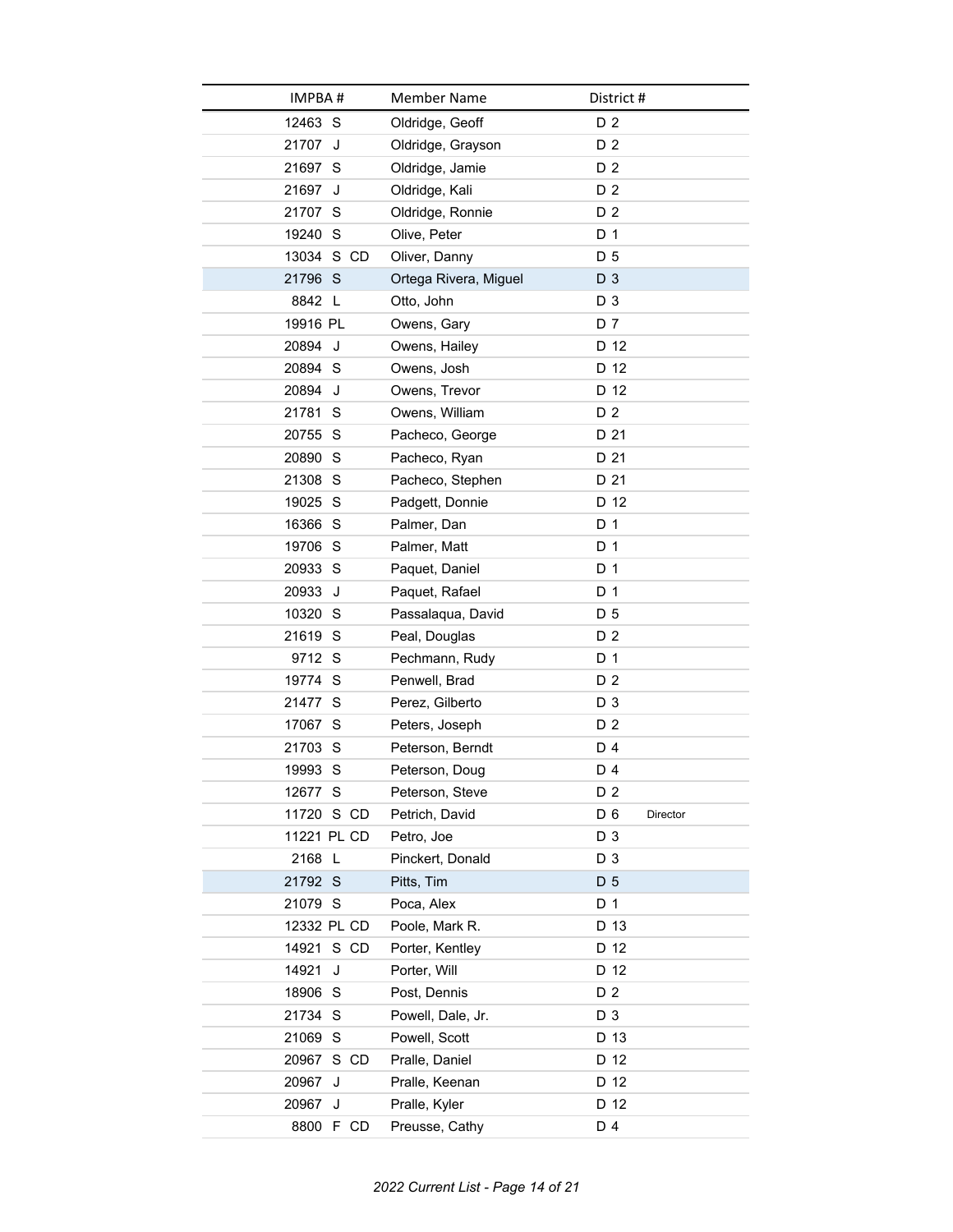| IMPBA #    | Member Name         | District #                        |
|------------|---------------------|-----------------------------------|
| 8800 L     | Preusse, David W.   | D 4                               |
| 1047 L CD  | Preusse, Gary       | D 4                               |
| 21659 S    | Preusse, Jeff       | D 4                               |
| 21749 S    | Prevedel, Ronnie    | D 1                               |
| 21277 S    | Price, Bruce        | D 12                              |
| 11461<br>J | Price, Emma         | D 14                              |
| 21587 S    | Psalmonds, Paul     | D 13                              |
| 21587 F    | Psalmonds, Tammy    | D 13                              |
| 21218 S    | Pulte, Frank        | D 2                               |
| 21390 S    | Pulte, Frank, III   | D 2                               |
| 10944 F    | Quarles, Donna      | D 7                               |
| 10944 S CD | Quarles, Glenn      | D 7                               |
| 19848 PL   | Radzinski, Walter   | D <sub>2</sub>                    |
| 21762 F    | Rankine, Debra      | D 1                               |
| 14315 S CD | Rapedius, Randy     | D <sub>1</sub><br><b>Director</b> |
| 14315 F    | Rapedius, Roxy      | D 1                               |
| 20854 S    | Ray, Keith          | D 4                               |
| 21770 S    | Razza III, Ralph    | D 5                               |
| 17977 S    | Recca, Blaise       | D 12                              |
| 4641 S     | Recker, Jim Jr.     | D 1                               |
| 18782 S    | Reddng, Chuck       | D 3                               |
| 21661 JR   | Reesor, Isaac       | D 14                              |
| 14765 S    | Reesor, Steve       | D 2                               |
| 21375 S CD | Reid, Jeffrey       | D 2                               |
| 17731 F    | Reilly, Madelyn     | D 1                               |
| 21207 S    | Retif, Al           | D 5                               |
| 21479 S    | Rhode, Daniel Jr.   | D 13                              |
| 8268 S     | Richardson, John G. | D <sub>1</sub>                    |
| 21527 S    | Rickatson, Kaye     | D 1                               |
| 20311 S    | Riddle, Barry B     | D 12                              |
| 21744 S    | Riggers, Robert     | D 1                               |
| 17202 S    | Riggs, Rick         | D 14                              |
| 12132 S CD | Roach, Dave         | D 2                               |
| 21761 S    | Roberts, Dale       | D 7                               |
| 20651 F    | Roberts, Heather    | D 12                              |
| 21402 S    | Roberts, Jerry      | D 7                               |
| 20651 S    | Roberts, Larry      | D 12                              |
| 16573 S CD | Rodas, Susan        | D 1                               |
| 21307 S    | Rodden, Eric        | D 5                               |
| 21522 S    | Rodden, Kevin       | D 5                               |
| 21493 S CD | Rodriguez, Steve    | D 3                               |
| 21636 S    | Rogers, Chad        | D 13                              |
| 21636 J    | Rogers, Ethan       | D 13                              |
| 21341 S    | Rogers, Kevin       | D 13                              |
| 18111 S    | Rogers, Kyle        | D 5                               |
| 20505 S    | Rogers, Terry       | D 5                               |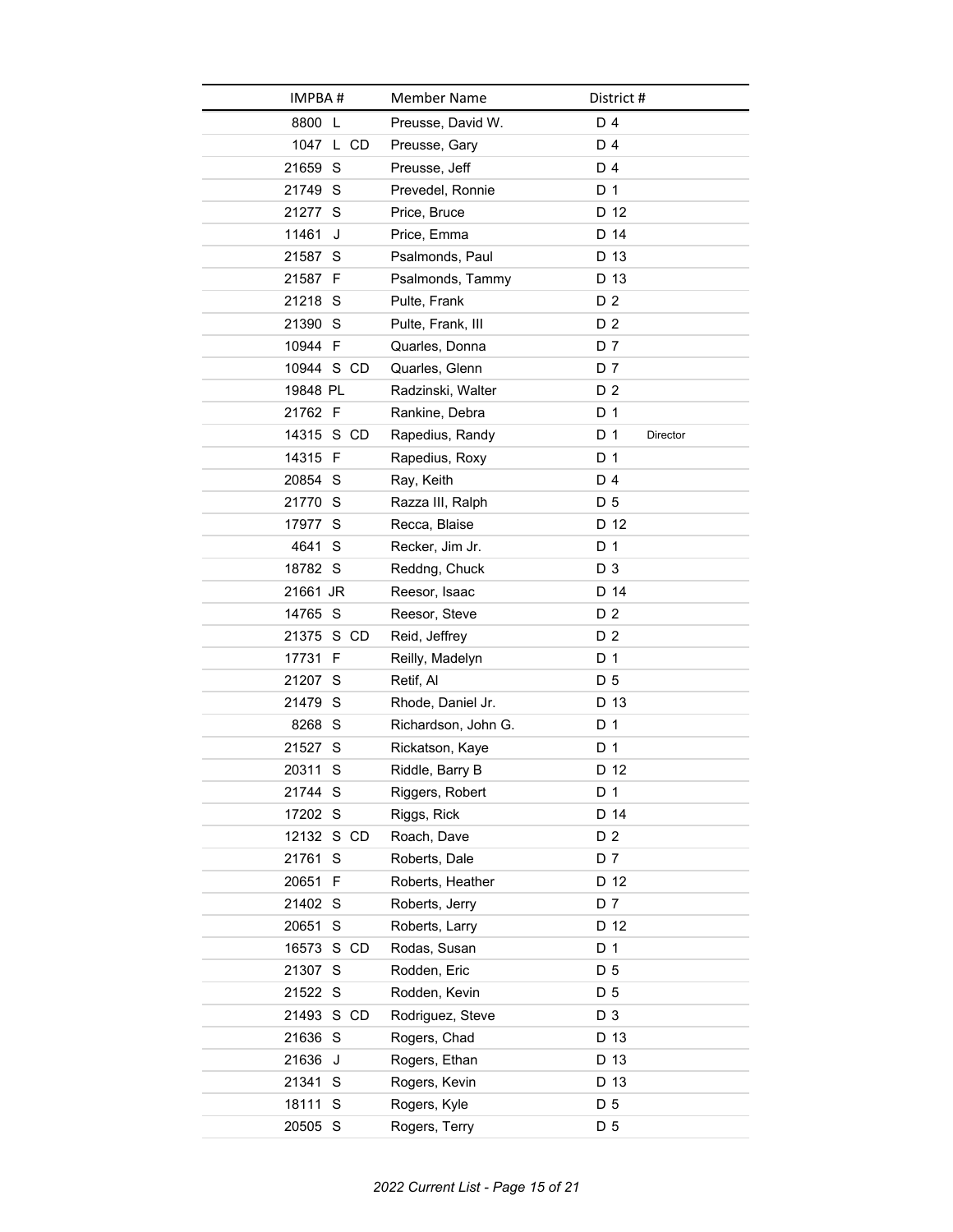| IMPBA#      | Member Name                 | District #                        |
|-------------|-----------------------------|-----------------------------------|
| 21264 S     | Rois, Dave                  | D 6                               |
| 20857 S     | Rois, Tom                   | D 4                               |
| 21789 F     | Romero, Kris                | D 9                               |
| 21789 S     | Romero, Richard             | D 9                               |
| 21746 S     | Roohr, Kenneth              | D <sub>1</sub>                    |
| 13450 S     | Rottenberk, Richard         | D <sub>2</sub>                    |
| 21554 S     | Rowe, Greg                  | D 3                               |
| 21554 F     | Rowe, Laurie                | D <sub>3</sub>                    |
| 21329 S     | Ruff, Dwayne                | D 13                              |
| 16865 S     | Ruggirello, Tony            | D 2                               |
| 19255 S     | Rumble, Dave                | D 1                               |
| 19471 L CD  | Rupley, Chris               | D <sub>2</sub><br>Past Pres       |
| 19471 F     | Rupley, Lynne               | D 2<br>Secretary                  |
| 16488 S CD  | Sametz, Raymond             | D 1                               |
| 21725 F     | Sanders-Mason, Mary         | D 13                              |
| 21731 S     | Sass, David                 | D <sub>3</sub>                    |
| 20923 F     | Savage, Alle                | D 1                               |
| 20923 S     | Savage, Bob                 | D 1                               |
| 20923 J     | Savage, lan                 | D 1                               |
| 10333 S CD  | Schafer, Brad               | D 13                              |
| 10333 F     | Schafer, Jennifer           | D 13                              |
| 10333 J     | Schafer, Will               | D 13                              |
| 20173 S     | Schillne, Steve             | D 4                               |
| 9112 L CD   | Schindler, Michael J.       | D 14                              |
| 20940 F     | Schmidt, Cathy              | D 2                               |
| 20940 S     | Schmidt, James              | D <sub>2</sub>                    |
| 20975 L CD  | Schofield, Matthew P        | D 1<br><b>Vice/Past President</b> |
| 21729 S     | Schurick, Thomas            | D 14                              |
| 21782 F     | Schutt, Ellie               | D <sub>3</sub>                    |
| 8955 F      | Schymik, Ann                | D 14                              |
| 8955 PL CD  | Schymik, Brian W.           | D 14                              |
| 19583 PL CD | Scott, Mark                 | D <sub>2</sub>                    |
| 20468 S     | Seal, Kent                  | D 12                              |
| 21768 S     | Seda, Charles               | D 12                              |
| 21768 J     | Seda, Hayden                | D 12                              |
| 17644 J     | Sellers, Gavin              | D 12                              |
| 14479 J     | Seybold, Alexa              | D 4                               |
| 14479 J     | Seybold, John, Jr.          | D 4                               |
| 14479 S     | Seybold, John, Sr.          | D 4                               |
| 14479 F     | Seybold, Liz                | D 4                               |
| 14479<br>J  | Seybold, Nicholas           | D 4                               |
| 21705 S     | Seymour, Bob                | D 1                               |
| 19144 S CD  | Shackelford, Buck (William) | D 13                              |
| 8818 S      | Shaver, Jimmie              | D 13                              |
| 18960 S     | Shay, Michael               | D 14                              |
| 13949 S     | Sheffield, John             | D 3                               |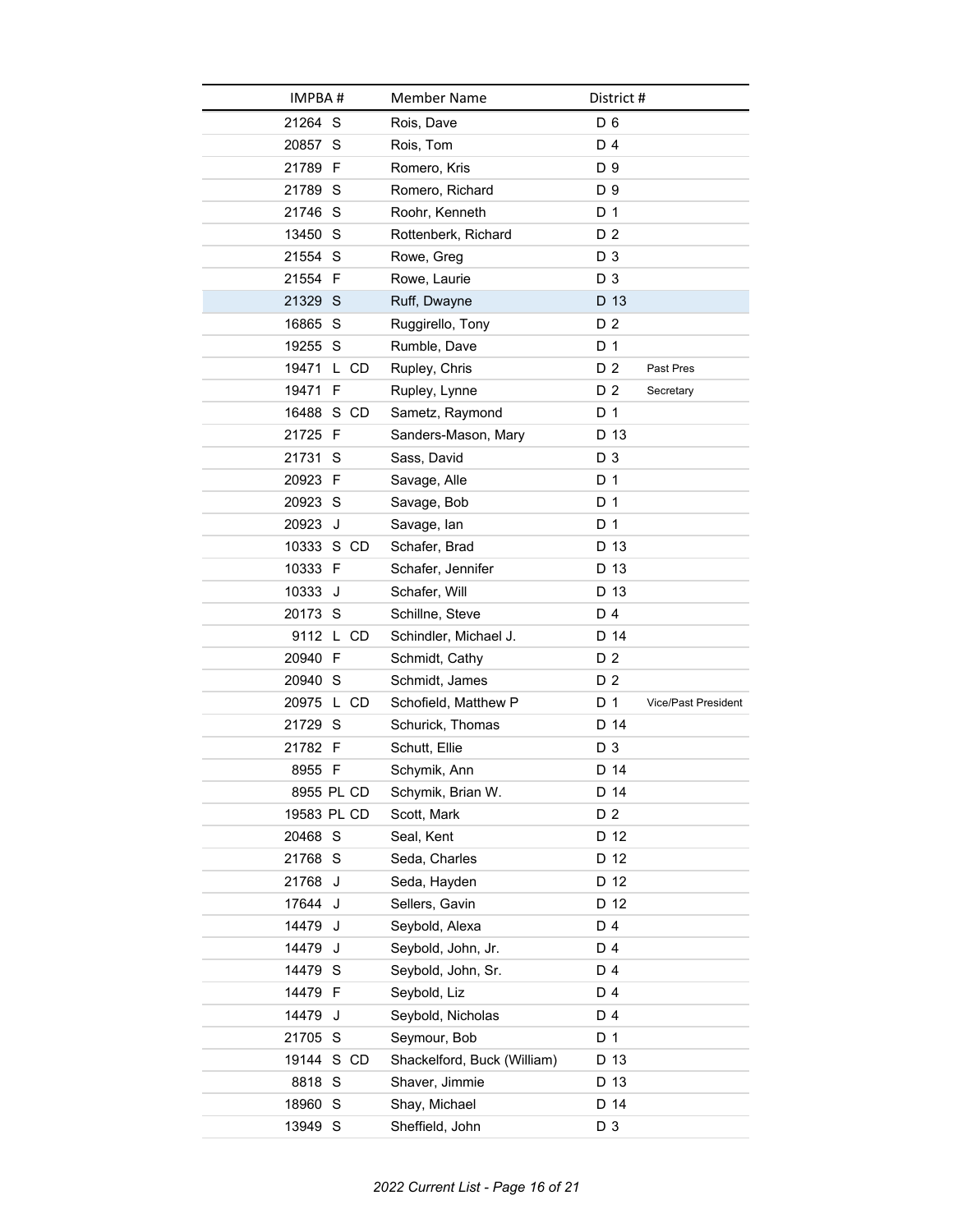| IMPBA#     |           | Member Name               | District #     |           |
|------------|-----------|---------------------------|----------------|-----------|
| 21184 F    |           | Shepherd, Bryttany        | D 13           |           |
| 21184 S CD |           | Shepherd, Christopher     | D 13           |           |
| 12484 S CD |           | Shepherd, Douglas         | D 14           |           |
| 21184      | J         | Shepherd, Heidy           | D 13           |           |
| 16043 S CD |           | Shepherd, John            | D 13           |           |
|            | 7296 L CD | Sheren, Kevin             | D <sub>2</sub> | Past Pres |
| 21608 S    |           | Shipp, Timothy            | D 14           |           |
| 21490 S    |           | Simcoe, Alex              | D 13           |           |
| 21490 J    |           | Simcoe, Evan              | D 13           |           |
| 16288 S CD |           | Simmons, Charles          | D 13           |           |
| 20761      | S         | Simonson, Lee             | D <sub>6</sub> |           |
| 20412 S    |           | Simpson, Rodney           | D 14           |           |
| 21748 S    |           | Singleton, Brian          | D 5            |           |
| 19883 S    |           | Skelton, Jim              | D 12           |           |
| 3590       | L.        | Skwiera, Leonard          | D 3            | Past Pres |
| 16418 S    |           | Slaughter, Preston        | D 12           |           |
| 21495 S CD |           | Smalfus, Daniel           | D 13           |           |
|            | 8560 S CD | Smith, Andy               | D 3            |           |
| 21109 S CD |           | Smith, Darrell            | D 12           |           |
| 20964 S    |           | Smith, Matt               | D <sub>1</sub> |           |
| 21224 J    |           | Smith, Brayden            | D 12           |           |
| 21224 S CD |           | Smith, Scott A.           | D 12           | Director  |
| 19887 S CD |           | Smock, Doug               | D 13           | Director  |
| 20865 S    |           | Snyder, Gary              | D 2            |           |
| 21080 S    |           | Sokolovas, Paul           | D 1            |           |
| 3508 F     |           | Solomon, Mary             | D 2            |           |
|            | 3508 S CD | Solomon, Michael          | D 2            |           |
| 12325 S    |           | Sparr, Donald             | D 12           |           |
| 19060 S    |           | Spear, Steve              | D 12           |           |
| 20488 S    |           | Spitzer, Brian            | D 14           |           |
| 21763 J    |           | Sporhauer Colon, Jessica  | D 14           |           |
| 21763      | J         | Sporhauer Colon, Thaddeus | D 14           |           |
| 21763 S    |           | Sporhauer Colon, Theron   | D 14           |           |
| 19673 S    |           | Stafiej, Stefan           | D 2            |           |
| 19676 S CD |           | Starrett, Michael         | D 14           |           |
| 19676 F    |           | Starrett, Pat             | D 14           |           |
| 20123 S    |           | Stebbins, Robin           | D 12           |           |
| 19995 S    |           | Steiner, Robert           | D 1            |           |
| 16436 S    |           | Steltzer, John            | D 13           |           |
| 14816 S    |           | Stevens, Michael D.       | D 2            |           |
| 10645 S    |           | Stinson, Grover           | D 12           |           |
| 21499 S    |           | Stinson, Mitchell         | D 12           |           |
| 18748 S    |           | Stone, Buddy              | D 7            |           |
| 6267 S     |           | Stouder, Dave             | D 14           |           |
| 15566 S CD |           | Sutton, Stephen           | D 12           |           |
| 20454 S    |           | Swisher, David            | D 14           |           |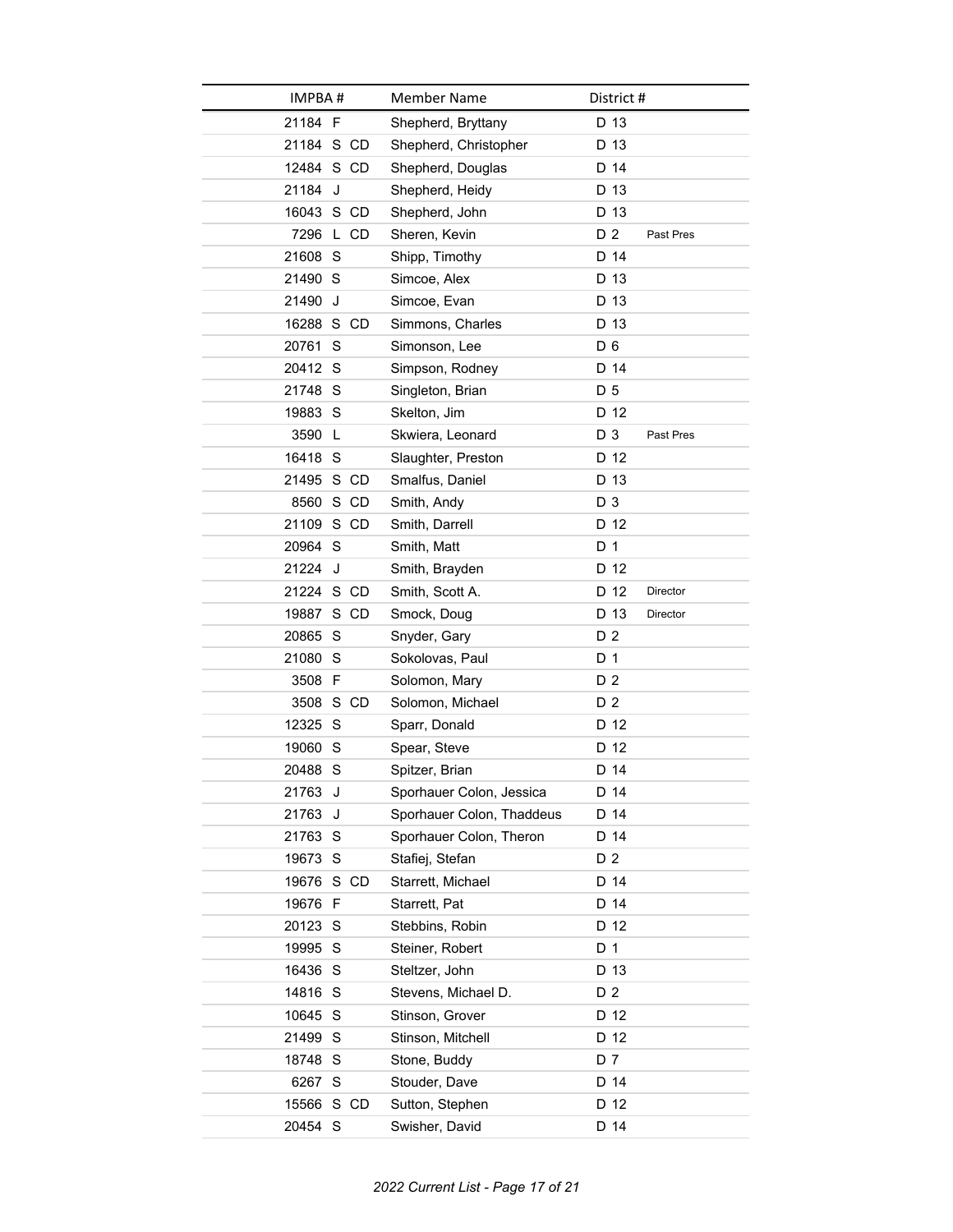| IMPBA#        | <b>Member Name</b>   | District #         |
|---------------|----------------------|--------------------|
| 20520 S       | Swisher, Kevin       | D 14               |
| 20137 S CD    | Sylvester, Robert    | D 2                |
| 10631 S       | Talley, Mike         | D 5                |
| 11337 S       | Talley, Ron          | D 5                |
| 19691 S CD    | Tanner, Bob          | D <sub>2</sub>     |
| 21070 S       | Taylor, Henry        | D 3                |
| 21130 S       | Taylor, Scott        | D 2                |
| 18329 S CD    | Tayman, Eddie        | D 12               |
| 12497 S       | Testani, Ernesto     | D 2                |
| 19316 S       | Testani, Gino        | D <sub>2</sub>     |
| 6846 PL       | Thibodeau, Jon       | D 5                |
| 4876 S        | Thomas, Phil         | D 4                |
| 15366 L CD    | Thomas, Randall      | D 1                |
| 20759 S       | Thompkins, Phil      | D 1                |
| 17743 J       | Thompson, Alexis     | D 12               |
| 17743 F       | Thompson, April      | D 12               |
| 17743 S CD    | Thompson, Brannon    | D 12               |
| 16459 S CD    | Thompson, James Eric | D 12               |
| 15835 S       | Thompson, Keith      | D 12               |
| 21325 F       | Thornton, Cindy      | D 3                |
| 12312 S       | Tidwell, Martin      | D 13               |
| 21735 S       | Tirado, Joseph       | D 1                |
| 21588 S       | Toelken, Edward      | D 1                |
| 21588 F       | Toelken, Karen       | D 1                |
| 21182 S       | Tomlinson, James E.  | D 1                |
| 21511 S       | Tomlinson, James M.  | D 1                |
| 19638 S       | Tonak, Scott         | D 2                |
| 21653 S       | Trasente, Michael    | D 12               |
| 8026 S CD     | Traufler, Paul       | D 5                |
| 20477 S       | Truex, Martin        | D 12               |
| 21751 S       | Tuller, Keith        | D 13               |
| 6322 PL       | Turner, Dr. Gary T.  | D 5                |
| 20799 S       | Twaits, Douglas, Jr. | D 1                |
| 9407 L CD     | Tyndall, Dick        | D 12<br>Past Pres  |
| 18091<br>S CD | Tyson, Michael       | D 12               |
| 8782 S        | Uftring, Frederick   | D 4                |
| 21627 S CD    | Unger, Michael       | D 2                |
| 21658 S       | Unger, Noah          | D 2                |
| 14379 S       | Utz, Steven          | D 12               |
| 10965 S CD    | Van Duzer, David     | D 1                |
| 21455 S       | Van Duzer, Daniel    | D 1                |
| 10965 F       | Van Duzer, Deirdre   | D 1                |
| 10632 S       | Van Houten, Carl Jr. | D 5<br>OB Director |
| 19996 S       | Vandewater, Michael  | D 13               |
| 21467 F       | Varzaru, Alina       | D 4                |
| 21722 F       | Vaughn, Angie        | D 12               |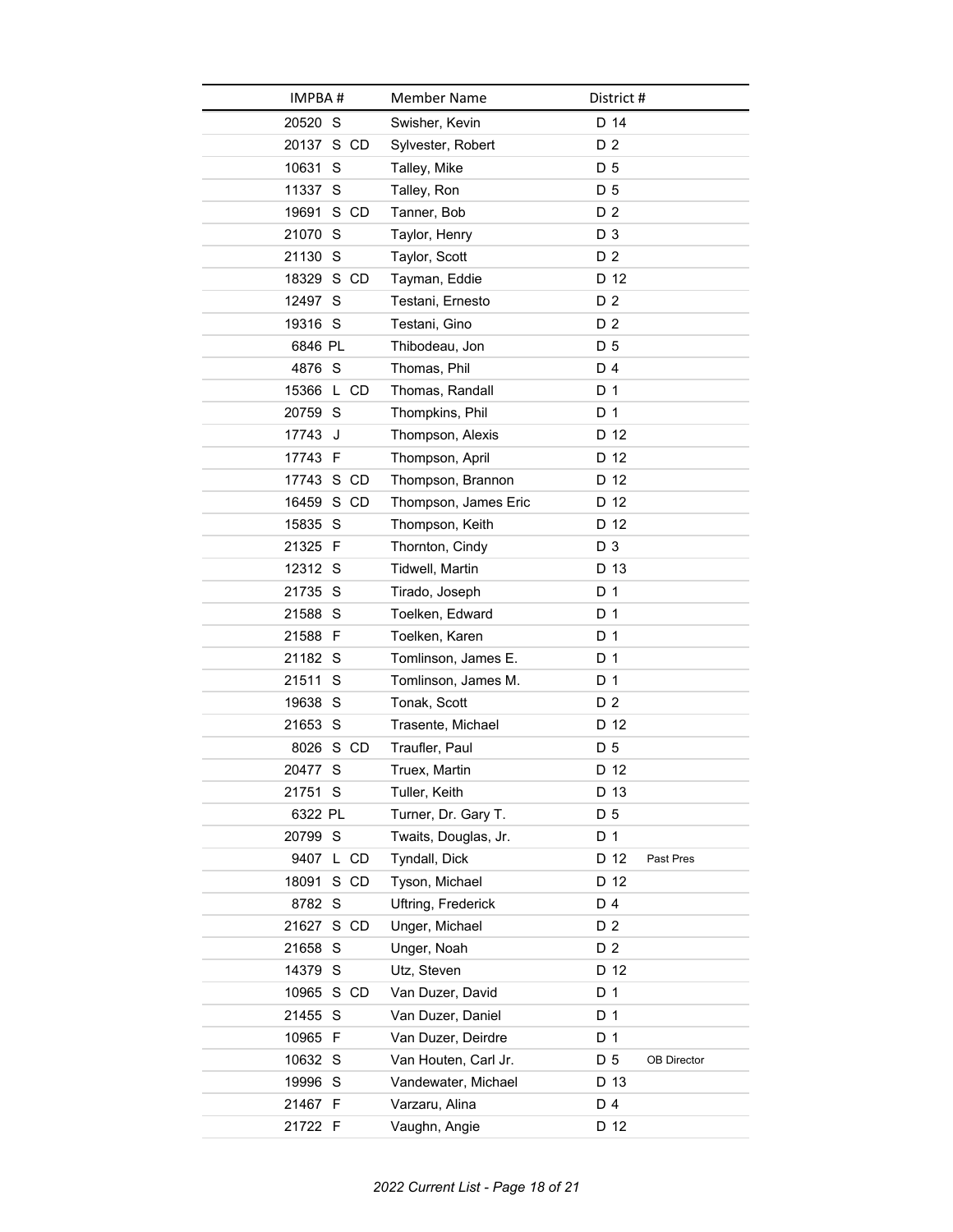| IMPBA#     | <b>Member Name</b>      | District #            |
|------------|-------------------------|-----------------------|
| 21722 S    | Vaughn, Chuck           | D 12                  |
| 21750 JR   | Villani, Easton         | D 4                   |
| 21685 S    | Villani, Perry          | D 4                   |
| 21762 S    | Vivian, Frederick       | D 1                   |
| 21387 S    | Voellinger, John        | D <sub>1</sub>        |
| 21216 S    | VonSalzen, Paul         | D 1                   |
| 20702 S    | Voorhees, Charles M     | D 2                   |
| 18331 S CD | Voorhies, Mark          | D 4                   |
| 18264 S    | Wachtler, William       | D 6                   |
| 4820 S     | Waggoner, Ronald        | D 4                   |
| 14956 S    | Wagner, Thomas          | D 7                   |
| 6225 F     | Wagoner Sharp, Kristine | D 11                  |
| 21515 S    | Waiblinger, Christian   | D 13                  |
| 20535 S    | Walker, Mike            | D 14                  |
| 21758 S    | Walker, James           | D 14                  |
| 20033<br>J | Walker, Jonathan R. M.  | D 5                   |
| 20033 S    | Walker, Terence         | D 5                   |
| 18833 S    | Wallace, Karl           | D 2                   |
| 14663 S    | Wally, Ric              | D 12                  |
| 21742 S    | Ward, Robert            | D 3                   |
| 17999 S    | Warren, Joe             | D 5                   |
| 7785 S     | Wasylyk, Steve          | D 1                   |
| 21676 S    | Weber, Mark             | D <sub>2</sub>        |
| 20624 S    | Weid, Roy               | D 13                  |
| 21103 S    | Weidner, Daniel         | D 14                  |
| 21448 S    | Weidner, Kyle           | D 14                  |
| 18340 F    | Weimer, Amanda          | D 12                  |
| 18340 S CD | Weimer, Daniel M.       | D 12                  |
| 14120 S CD | Weimer, Daniel V "Pop"  | D 12                  |
| 14120 F CD | Weimer, Sandra          | D 12                  |
| 18340 J    | Weimer, Thomas          | D 12                  |
| 18317 S CD | Werges, Dean            | D 6                   |
| 21739 J    | Westbrook, Cameron      | D 3                   |
| 21739 S    | Westbrook, Jeff         | D <sub>3</sub>        |
| 17310 S    | Wheeler, Kenneth        | D 2                   |
| 17736 S    | Whiddon, Jeff           | D 3                   |
| 21756 S    | Whisman, John           | D 14                  |
| 21510 S    | Whalen, Tim             | D 2                   |
| 10413 S    | Whitcraft, Scott J.     | D 14                  |
| 20162 S    | White, Brandon          | D 14                  |
| 6204 S     | White, Tim              | D 5                   |
| 21580 S    | Wickham, Jonny          | D 14                  |
| 21580 F    | Wickham, Leah           | D 14                  |
| 11734 S CD | Wiebelhaus, Joe         | D 2<br>Scale Director |
| 11734 F    | Wiebelhaus, Paula       | D 2                   |
| 21677 S    | Wilkins, Ethan          | D 1                   |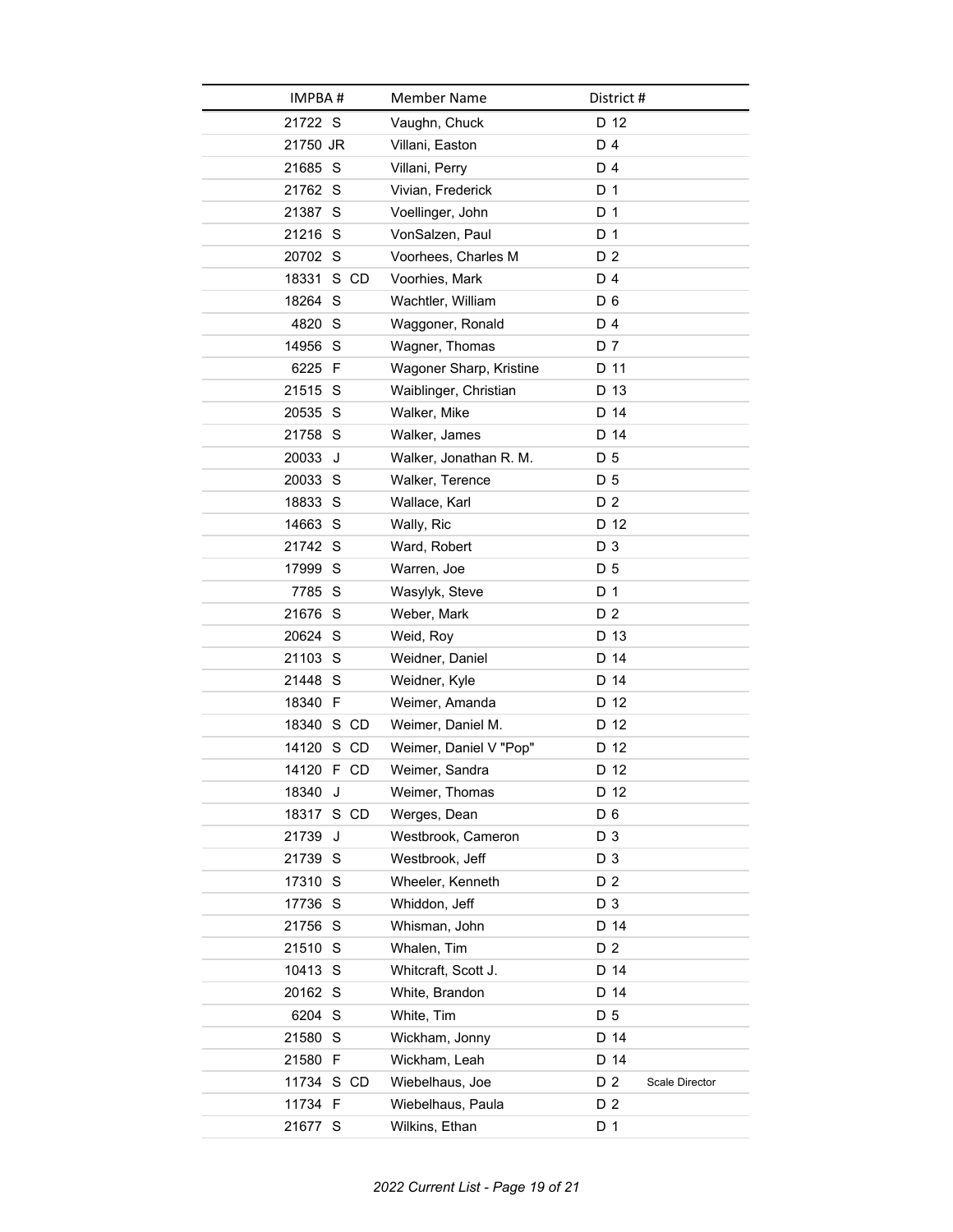| IMPBA#     |           | <b>Member Name</b>  | District #     |           |
|------------|-----------|---------------------|----------------|-----------|
| 21719 S    |           | Willaman, Jason     | D 13           |           |
| 21302 S    |           | Willett, David      | D 1            |           |
| 21302 F    |           | Willett, Maria      | D 1            |           |
| 17711 F    |           | Willetts, Dee Dee   | D 12           |           |
| 21634 S    |           | Willetts, KJ        | D 12           |           |
| 17711 S    |           | Willetts, Kevin     | D 12           |           |
| 21794 S    |           | Williams, Chuck     | D 12           |           |
| 21784 S    |           | Williamson, Jim     | D 1            |           |
| 21765 S    |           | Wilson, John        | D 5            |           |
| 21062 S CD |           | Wilson, Roy         | D <sub>5</sub> |           |
| 21542 S    |           | Winchester, Steve   | D 2            |           |
| 18922 F    |           | Windsor, Melanie    | D 12           |           |
| 21592 S    |           | Winget, Chad        | D 12           |           |
| 21572 F    |           | Wininger, Breaha    | D 14           |           |
| 21572 J    |           | Wininger, Brogan    | D 14           |           |
| 21572 J    |           | Wininger, Cora      | D 14           |           |
| 21572 S    |           | Wininger, Ryan      | D 14           |           |
| 13354 S CD |           | Wittman, Jeffrey    | D <sub>2</sub> |           |
| 21732 S    |           | Wittman, Jon        | D 12           |           |
| 18886 S CD |           | Wittrig, Chris      | D 5            |           |
| 21326 S    |           | Wollard, Don        | D 3            |           |
| 7210 S     |           | Wood, Hickmon       | D 5            |           |
| 19259 S    |           | Woolridge, Gavin    | D 1            |           |
| 19259      | J         | Woolridge, Jelani   | D 1            |           |
| 19846 S    |           | Yarn, Jerry         | D 12           |           |
| 20783 S    |           | Yarn, Kevin, Sr.    | D 12           |           |
| 21100 S    |           | Young, Bob          | D 12           |           |
| 14432 S    |           | Young, Jeff         | D 14           |           |
| 9059 F     |           | Yount, Kerry        | D 14           |           |
| 9059 S     |           | Yount, Mike         | D 14           |           |
| 16818 L CD |           | Zaborowski, Michael | D 4            |           |
| 19878 S    |           | Zachow, Mark D.     | D 2            |           |
| 10744      | L         | Zaker, Ron Jr.      | D 4            |           |
| 969 S      |           | Zaker, Ronald, Sr.  | D 4            |           |
| 20619 S    |           | Zaremski, Ronald J  | D 2            |           |
| 7868 S     |           | Zeek, Clifford      | D 4            |           |
| 13100 S    |           | Zelik, Steve        | D <sub>2</sub> |           |
| 13100 F    |           | Zelik, Yvette       | D <sub>2</sub> |           |
| 4510       | S CD      | Zimmerman, Richard  | D 6            |           |
|            | 9405 L CD | Zuber, Bill         | D 5            | Past Pres |